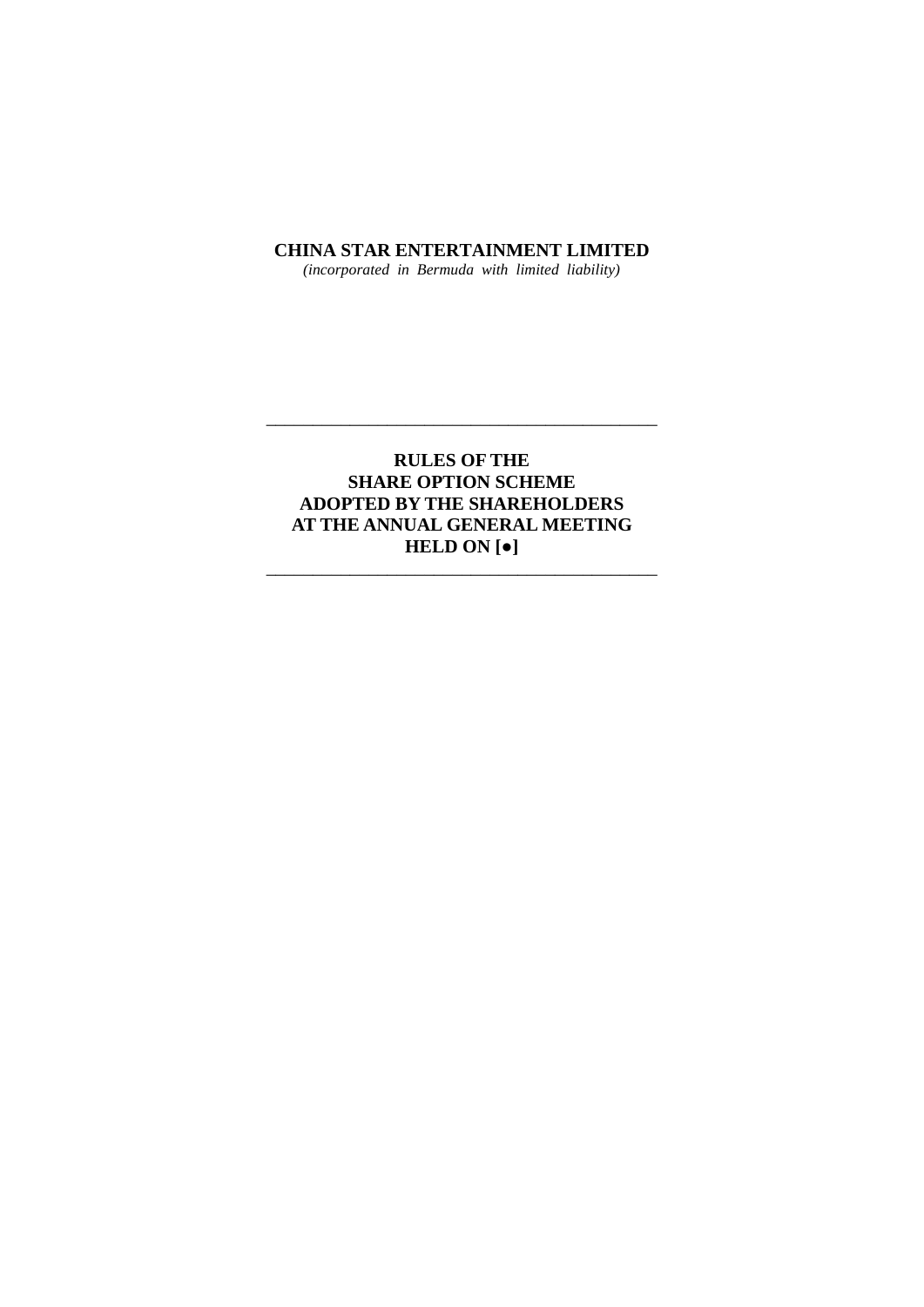## **DEFINITIONS**

1.1 In this Scheme, the following expressions shall have the following meanings:

## "**Adoption Date**"

[**●**], the date on which this Scheme is conditionally adopted by an ordinary resolution of the Shareholders in general meeting;

## "**associates**"

has the same meaning as defined in the Listing Rules;

## "**Auditors**"

the auditors for the time being of the Company;

## "**Board**"

the board of Directors for the time being or a duly authorised committee thereof;

## "**Business Day**"

any day on which the Stock Exchange is open for the business of dealing in securities listed thereon;

#### "**Bye-laws**"

the bye-laws of the Company as amended from time to time;

# "**chief executive**"

has the same meaning as defined in the Listing Rules;

#### "**close associates**"

has the same meaning as defined in the Listing Rules;

## "**Company**"

China Star Entertainment Limited, a company incorporated in Bermuda with limited liability and the issued Shares of which are listed on the main board of the Stock Exchange;

### "**connected person**"

has the same meaning as defined in the Listing Rules;

### "**core connected person**"

has the same meaning as defined in the Listing Rules;

# "**Directors**"

the directors of the Company for the time being;

## "**Eligible Participant(s)**"

full time or part time employees of the Group or any Invested Entity (including any directors, whether executive or non-executive and whether independent or not, of the Company or any Subsidiary or any Invested Rule 17.03(2)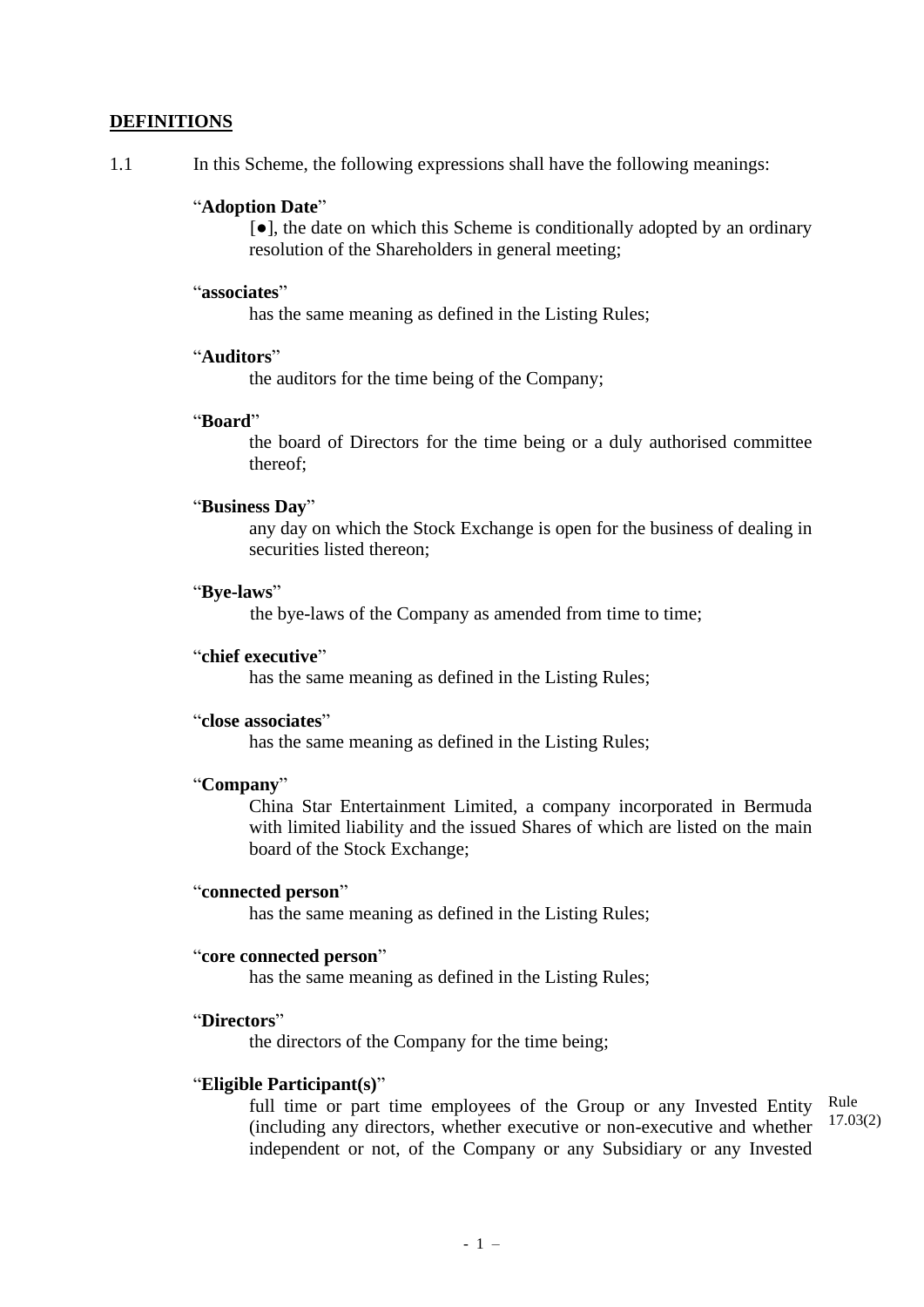Entity); and any business or joint venture partners, contractors, agents or representatives, consultants, advisers, producers or licensors, licensees (including any sub-licensees) or distributors of the Group or any Invested Entity, as determined by the Board in its absolute discretion;

#### "**Exercise Date**"

has the meaning ascribed to it in sub-paragraph 6.4;

#### "**Exercise Price**"

the price per Share at which a Grantee may subscribe for Shares on the exercise of an Option pursuant to paragraph 6 and subject to any adjustments made pursuant to paragraph 9;

## "**Grantee(s)**"

Any Eligible Participant(s) who accept(s) an Offer in accordance with the terms of this Scheme or (where the context so permits and as referred to in sub-paragraph 6.3(a)) his Personal Representative(s);

## "**Group**"

the Company and its Subsidiaries;

## "**HK\$**"

Hong Kong dollars, the lawful currency of Hong Kong for the time being;

### "**Hong Kong**"

the Hong Kong Special Administrative Region of the People's Republic of China;

#### "**inside information**"

has the same meaning as defined in the Listing Rules;

### "**Invested Entity**"

any entity in which the Group holds an equity interest;

#### "**Listing Rules**"

the Rules Governing the Listing of Securities on the Stock Exchange;

### "**Macau**"

the Macau Special Administrative Region of the People's Republic of China;

#### "**Offer**"

an offer for the grant of an Option made in accordance with this Scheme;

## "**Offer Date**"

the date on which an Offer is made to an Eligible Participant;

#### "**Option**"

an option to subscribe for Shares granted pursuant to this Scheme;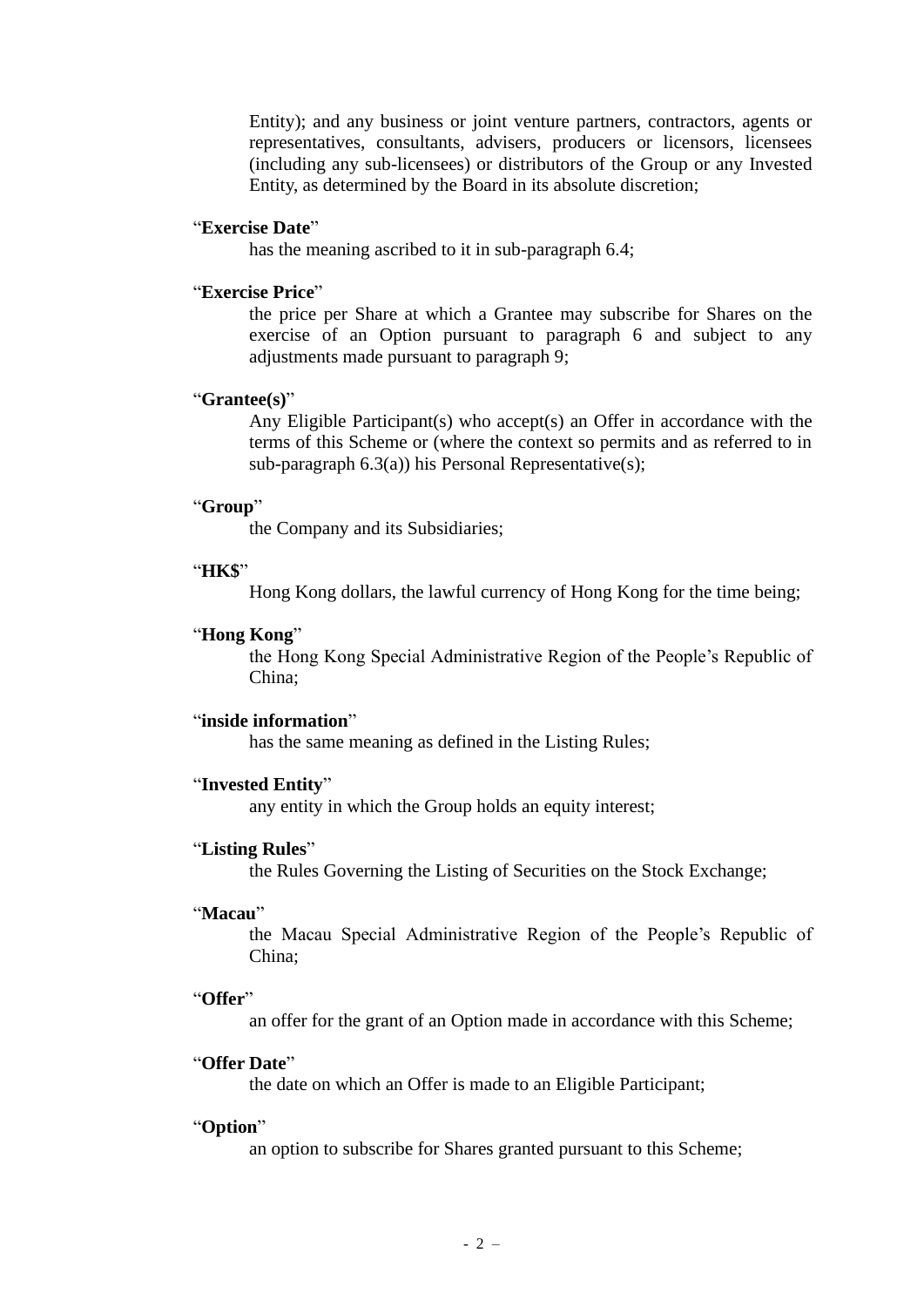### "**Option Period**"

in respect of any particular Option, the period to be determined and notified by the Directors to the Grantee thereof at the time of making an Offer provided that such period shall not exceed the period of ten (10) years from the date of the grant of the particular Option but subject to the provisions for early termination thereof contained in paragraph 7;

#### "**Participant Limit**"

has the meaning ascribed to it in sub-paragraph 8.4;

#### "**Personal Representative(s)**"

the person or persons who, in accordance with the laws of succession applicable in respect of the death of a Grantee, is or are entitled to exercise the Option granted to such Grantee (to the extent not already exercised);

### "**Scheme**"

this Share Option Scheme in its present form or as may be amended in accordance with paragraph 13;

### "**Scheme Mandate Limit**"

has the meaning ascribed to it in sub-paragraph 8.1(a);

## "**Scheme Period**"

means the period commencing on the Adoption Date and expiring on the earlier of the Termination Date or the date on which this Scheme is terminated pursuant to paragraph 14;

#### "**Share Registrar**"

branch share registrar of the Company in Hong Kong for the time being;

#### "**Share(s)**"

share(s) of HK\$0.01 each of the Company, or, if there has been a sub-division, consolidation, re-classification or re-construction of the share capital of the Company, shares forming part of the ordinary equity share capital of the Company of such other nominal amount as shall result from any such sub-division, consolidation, re-classification or re-construction;

## "**Shareholder(s)**"

holder(s) of the issued Share(s) from time to time

#### "**Stock Exchange**"

The Stock Exchange of Hong Kong Limited or such other stock exchange which is the principal stock exchange (as determined by the Directors) on which Shares are for the time being listed or traded;

## "**Subsidiary**"

a company which is for the time being and from time to time a subsidiary of the Company (within the meaning of the Companies Act 1981 of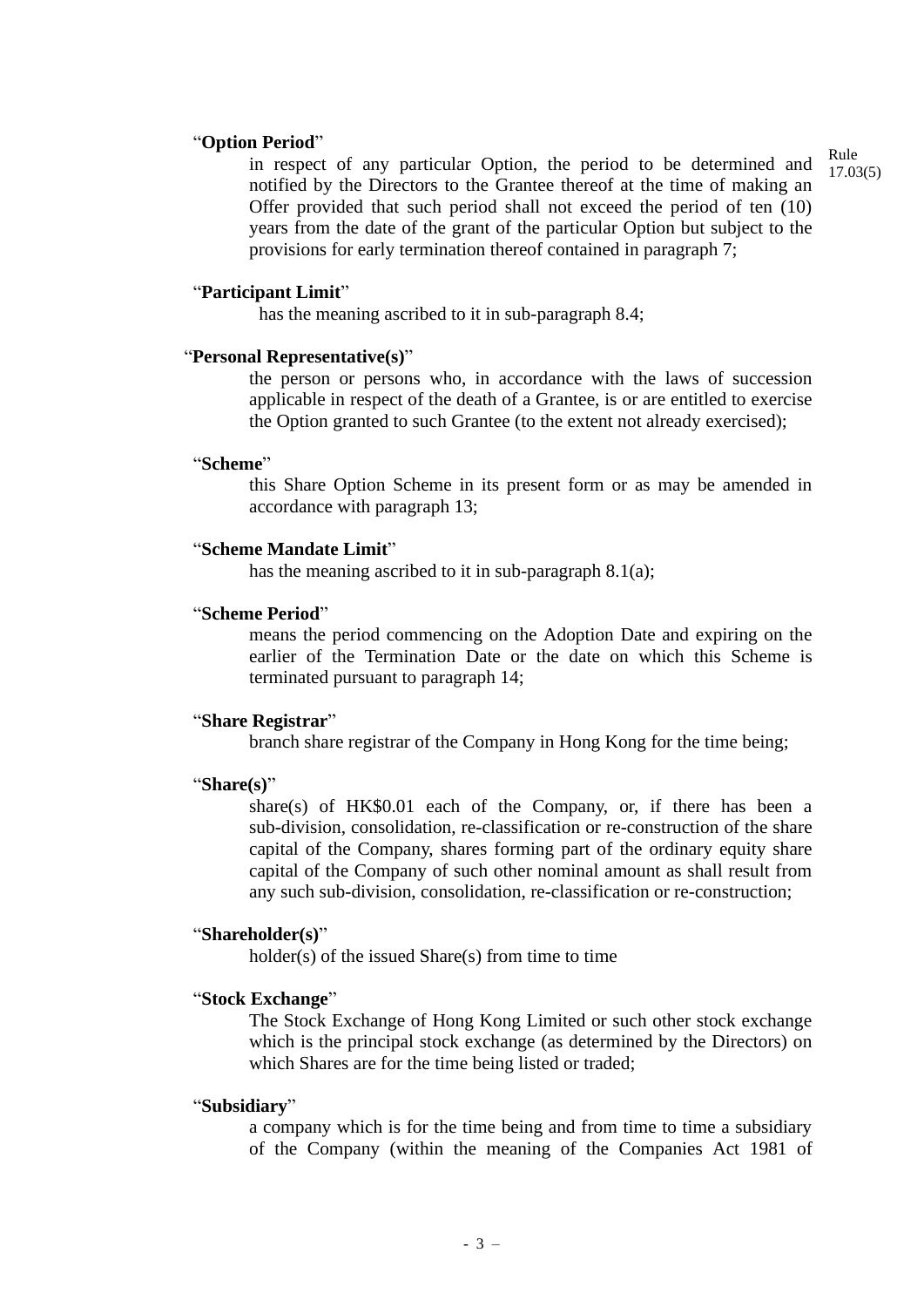Bermuda), whether incorporated in Hong Kong, Macau, the British Virgin Islands, or elsewhere;

## "**substantial shareholder**"

has the same meaning as defined in the Listing Rules;

## "**Takeovers Code**"

the Hong Kong Codes on Takeovers and Mergers;

## "**Termination Date**"

close of business of the Company on the date immediately preceding the tenth anniversary of the Adoption Date; and

"**%**"

per cent.

- 1.2 In this Scheme, save where the context otherwise requires:
	- (a) paragraph headings are for ease of reference only and shall be ignored in construing this Scheme;
	- (b) references to paragraph or paragraphs are references to paragraph or paragraphs hereof;
	- (c) words importing the singular include the plural and vice versa;
	- (d) words importing one gender include both genders and the neuter and vice versa;
	- (e) references to persons include bodies corporate and unincorporated;
	- (f) references to any statutory provisions or rules prescribed by any statutory bodies shall include the same as from time to time amended, consolidated and re-enacted; and
	- (g) references to any statutory body shall include the successor thereof and any body established to replace or assume the functions of the same.

# **2. CONDITIONS**

- 2.1 The adoption of this Scheme is conditional upon:
	- (a) the Listing Committee of the Stock Exchange granting the listing of and permission to deal in any Shares which may fall to be issued by the Company pursuant to the exercise of Options granted under this Scheme; and Rule

 $17.02(1)(a)$ 

(b) the passing of an ordinary resolution by the Shareholders in general meeting to approve and adopt this Scheme and to authorise the Directors to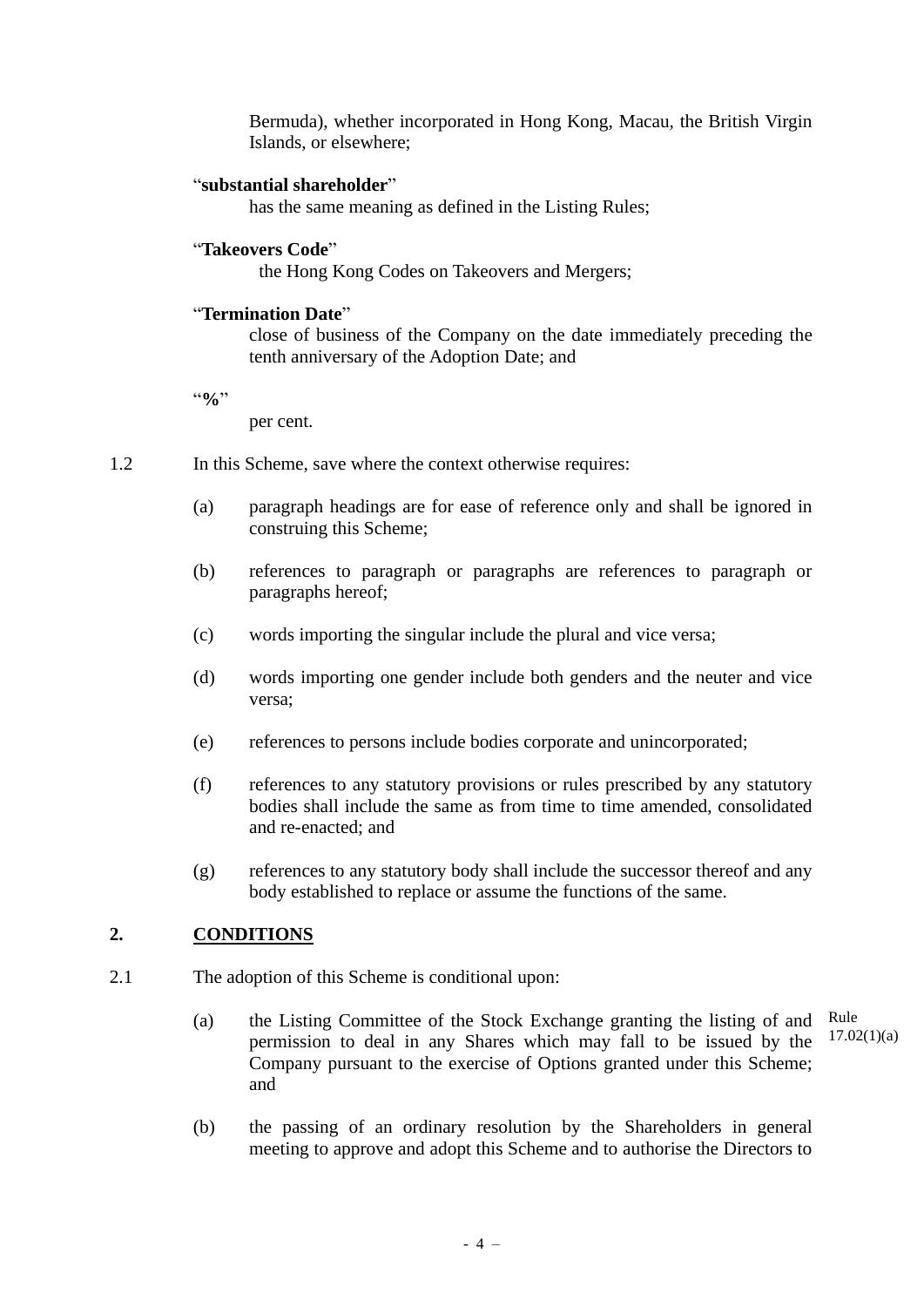grant Options and to allot and issue from time to time such number of Shares as may be required to be issued pursuant to the exercise of any Options granted under this Scheme.

- 2.2 If the conditions referred to in sub-paragraph 2.1 are not satisfied on or before the date falling six calendar months after the Adoption Date, this Scheme shall forthwith determine and no person shall be entitled to any rights or benefits or be under any obligations under or in respect of this Scheme.
- 2.3 Reference in sub-paragraph 2.1 to the Listing Committee of Stock Exchange formally granting the approvals, listing and permission referred to therein shall include any such approvals, listing and permission which are granted subject to conditions.
- 2.4 A certificate of a Director that the conditions set out in sub-paragraph 2.1 have been satisfied and the date on which such conditions were satisfied or that such conditions have not been satisfied as of any particular date and the exact date of the Adoption Date shall be conclusive evidence of the matters certified.
- 2.5 The Company shall publish an announcement on the outcome of the Shareholders' meeting as referred to in sub-paragraph 2.1(b) for the adoption of this Scheme as soon as possible, but in any event not later than the time that is 30 minutes before the earlier of the commencement of the morning trading session or any pre-opening session on the Business Day after such general meeting, in accordance with the requirements under the Listing Rules. Rule  $17.02(1)(a)$

# **3. PURPOSE, DURATION AND ADMINISTRATION**

- 3.1 The purpose of the Scheme is to enable the Company to grant Options to selected Eligible Participants as incentives or rewards for their contribution or potential contribution to the Group or any Invested Entity and/or to recruit and retain high caliber Eligible Participants and attract human resources that are valuable to the Group. The Scheme shall be subject to the administration of the Board whose decision on all matters arising from or in relation to this Scheme or its interpretation or effect shall (save as otherwise provided herein and in the absence of manifest error) be final and binding on all persons who may be affected thereby.
- 3.2 The basis of eligibility of any Eligible Participant to the grant of any Option shall be determined by the Board (or where necessary, the independent non-executive Directors and/or the remuneration committee of the Board) from time to time at its absolute discretion on the basis of the Eligible Participant's contribution or potential contribution to the Group or any Invested Entity. In determining whether a person has contributed or will contribute to the Group, the Company will take into account, among other things, whether contribution has been made to or will be made to the Group in terms of operation, financial performance, prospects, growth, development, reputation and image of the Group. In assessing the eligibility of any Eligible Participant, the Board will consider all relevant factors as appropriate, including, among others, (i) in respect of employees and directors of the Group or any Invested Entity: (a) his responsibilities and

Rule 17.03(1)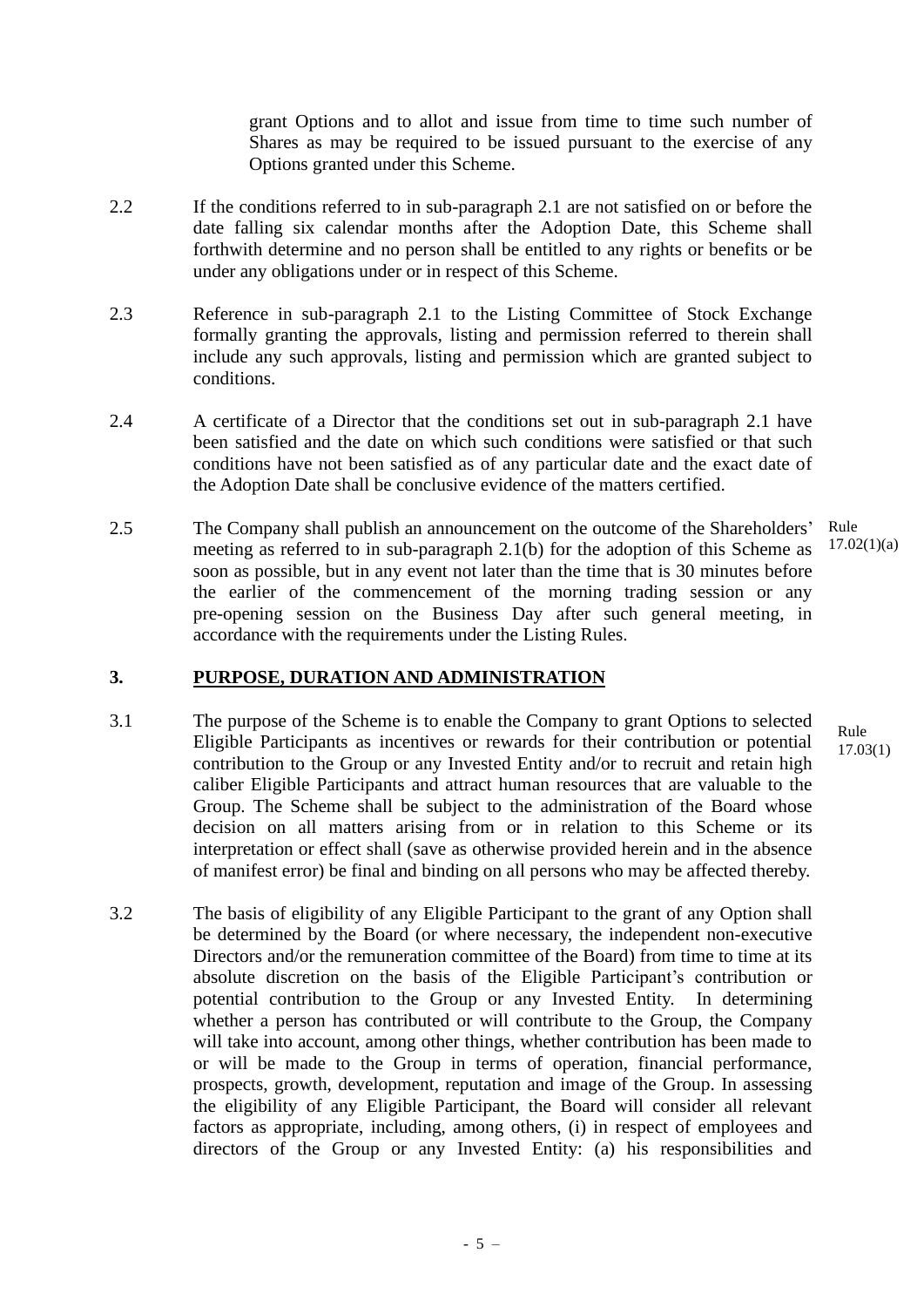contributions made or to be made to the Group; (b) his ability to further promote the development of the Group; (c) his years of service; and (d) his professional qualifications and knowledge in the industry; and (ii) in respect of all other Eligible Participants (i.e. those who are not employees or directors of the Group or any Invested Entity): (a) the quality of services provided; (b) the scale of their business involvements or dealings with the Group (e.g. in terms of fees payable, where applicable); (c) the length of their respective business relationships with the Group; and (d) the benefits and positive impacts they have brought about to the Group's business development.

- 3.3 Subject to paragraphs 2 and 14, this Scheme shall be valid and effective until the Termination Date, after which period no further Options will be granted but the provisions of this Scheme shall remain in full force and effect in all other respects to the extent necessary to give effect to the exercise of any Options granted prior thereto or otherwise as may be required in accordance with the provisions of this Scheme. Options granted during the life of this Scheme shall continue to be valid and exercisable in accordance with their terms of grant and provisions of this Scheme within the Option Period.
- 3.4 An Eligible Participant shall ensure that any exercise of his Option under paragraph 6 is valid and complies with all laws, legislations and regulations to which he is subject. The Directors may, as a condition precedent of issuing Shares upon an exercise of an Option, require the relevant Grantee to produce such evidence as it may reasonably require for such purpose.
- 3.5 There is no specified minimum period under this Scheme for which an Option must be held or the performance target which must be achieved before an Option can be exercised under the terms of this Scheme save as otherwise imposed by the Board as it thinks fit in the relevant Offer.
- 3.6 Subject to compliance with the requirements of the Listing Rules and the provisions of this Scheme, the Board shall have the right to (a) interpret and construe the provisions of this Scheme; (b) to determine the persons (if any) who will be offered Options under this Scheme; (c) determine the Exercise Price; (d) make such appropriate and equitable adjustments to the terms of the Options granted under this Scheme to the relevant Grantee as the Board deems necessary, and shall notify the relevant Grantee of such adjustment by written notice; and (e) make such other decisions, determinations or regulations as it shall deem appropriate in the administration of this Scheme.

# **4. GRANT OF OPTIONS**

4.1 The Board shall, subject to and in accordance with the provisions of this Scheme and the Listing Rules, be entitled (but shall not be bound) at any time and from time to time on any Business Day within the Scheme Period to make an Offer to such Eligible Participant as it may in its absolute discretion select, and subject to such conditions as the Board may think fit, to subscribe during the Option Period for such number of Shares as the Board may, subject to paragraph 10, determine at the Exercise Price provided that no Option shall be granted by the Board:

Rule 17.03(11)

Rules 17.03(6) 17.03(7)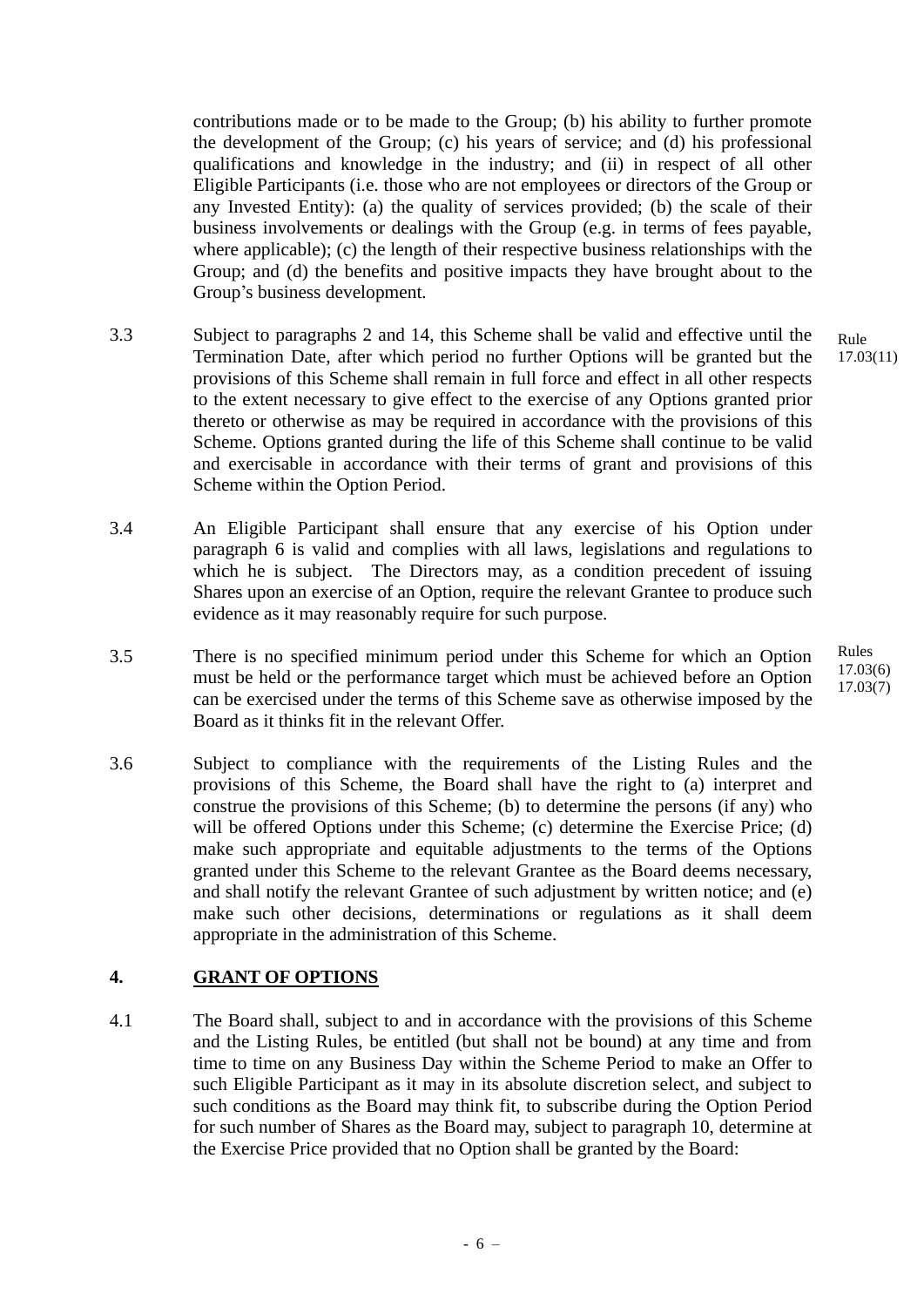- (a) after inside information has come to the knowledge of the Board until the Board has announced the information pursuant to the requirements of the Listing Rules; Rule 17.05
- (b) during the period commencing one month immediately before the earlier of: (i) the date of the Board meeting (as such date is first notified to the Stock Exchange in accordance with the Listing Rules) for the approval of the Company's results for any year, half-year, quarter or any other interim period (whether or not required under the Listing Rules); and (ii) the deadline for the Company to publish an announcement of its results for any year, half-year, quarter or any other interim period (whether or not required under the Listing Rules), and ending on the date of the results announcement;
- (c) during any period of delay in publishing a results announcement; and
- (d) to any of the Directors during the periods or times in which the Directors are prohibited from dealing in Shares pursuant to the Model Code for Securities Transactions by Directors of Listed Issuers as prescribed by the Listing Rules or any corresponding code or securities dealing restrictions adopted by the Company.
- 4.2 An Offer shall be made to an Eligible Participant on a Business Day in writing (and unless so made shall be invalid) in such form as the Board may from time to time determine either generally or on a case-by-case basis specifying the number of Shares, the Exercise Price, the Option Period (including the minimum period, if any, for which the Option, or any part thereof, must be held before it, or the relevant part, can be exercised), any performance targets that must be achieved any other conditions (including vesting conditions) that must be fulfilled before an Option can be exercised in respect of which the Offer is made and further requiring the Eligible Participant to undertake to hold the Option on the terms on which it is to be granted and to be bound by the provisions of this Scheme and shall include a statement to the effect that any acceptance thereof shall render the Eligible Participant who is being offered bound by the provisions of this Scheme, and shall remain open for acceptance by the Eligible Participant concerned (and by no other person, including his Personal Representative(s)) for a period of thirty (30) days inclusive of, and from the Offer Date provided that no such Offer shall be open for acceptance after the earlier of the Termination Date or the date on which this Scheme is terminated pursuant to paragraph 14.
- 4.3 An Offer shall be deemed to have been accepted by an Eligible Participant concerned in respect of all Shares which are offered to such Eligible Participant when the duplicate letter comprising acceptance of the Offer duly signed by the Eligible Participant with the number of Shares in respect of which the Offer is accepted stated therein, together with a remittance in favour of the Company of HK\$1.00 by way of consideration for the grant thereof is received by the Company within thirty (30) days inclusive of, and from the Offer Date. Such remittance shall in no circumstances be refundable.

Rule 17.03(8)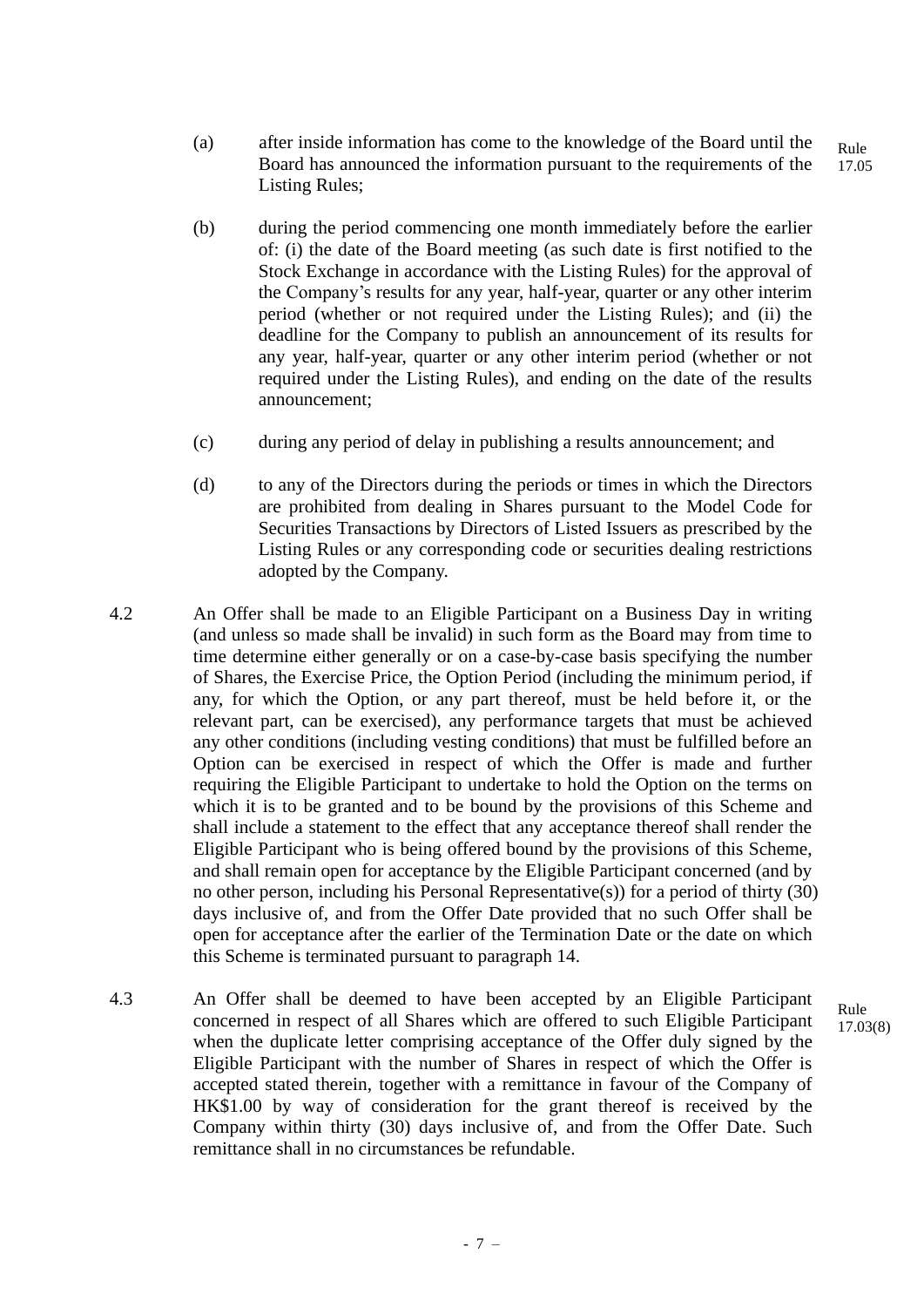- 4.4 Any Offer may be accepted by an Eligible Participant in respect of less than the number of Shares which are offered provided that it is accepted in respect of a board lot for dealing in Shares on the Stock Exchange or an integral multiple thereof and such number is clearly stated in the duplicate letter comprising acceptance of the Offer duly signed by such Eligible Participant and received by the Company together with a remittance in favour of the Company of HK\$1.00 by way of consideration for the grant thereof within thirty (30) days from the Offer Date (or such shorter period referred to in sub-paragraph 4.2). To the extent that the Offer is not accepted within the stated period, it will be deemed to have been irrevocably declined by the Eligible Participant and the Offer shall lapse and become null and void.
- 4.5 Upon an Offer being accepted by an Eligible Participant in whole or in part in accordance with sub-paragraphs 4.3 or 4.4, an Option in respect of the number of Shares in respect of which the Offer was so accepted will be deemed to have been granted by the Company to such Eligible Participant on the date of such acceptance provided that if such date of acceptance shall fall on a non-Business Day, the Business Day immediately following such date of acceptance shall be taken to be the date of acceptance for the grant of such Option. The Company shall, within seven (7) Business Day following the receipt of such acceptance and payment, issue an Option Certificate specifying details of the grant to the Grantee as confirmation of the grant. To the extent that the Offer is not accepted within thirty (30) days from the Offer Date (or such shorter period referred to in sub-paragraph 4.2) in the manner indicated in sub-paragraphs 4.3 or 4.4 it will be deemed to have been irrevocably declined by the Eligible Participant and the Offer shall lapse and become null and void.
- 4.6 Any grant of Options to any Director, chief executive, or substantial shareholder of the Company (excluding the proposed Director or proposed chief executive of the Company) or any of their respective associates shall be approved by the independent non-executive Directors (excluding any independent non-executive Director who or whose associate is the proposed Grantee of an Option) and shall comply with the relevant provisions of Chapter 17 of the Listing Rules.

# **5. EXERCISE PRICE**

- 5.1 The Exercise Price shall, subject to any adjustments made pursuant to paragraph 9, be determined at the absolute discretion of the Board , provided that it shall be not less than the highest of: Rule 17.03(9)
	- (a) the closing price of the Shares on the Stock Exchange as stated in the daily quotations sheet of the Stock Exchange on the Offer Date, which must be a Business Day;
	- (b) the average closing price of the Shares as stated in the daily quotations sheets of the Stock Exchange for the five (5) Business Days immediately preceding the Offer Date; and

- 8 –

Rule 17.04(1), 17.04(3)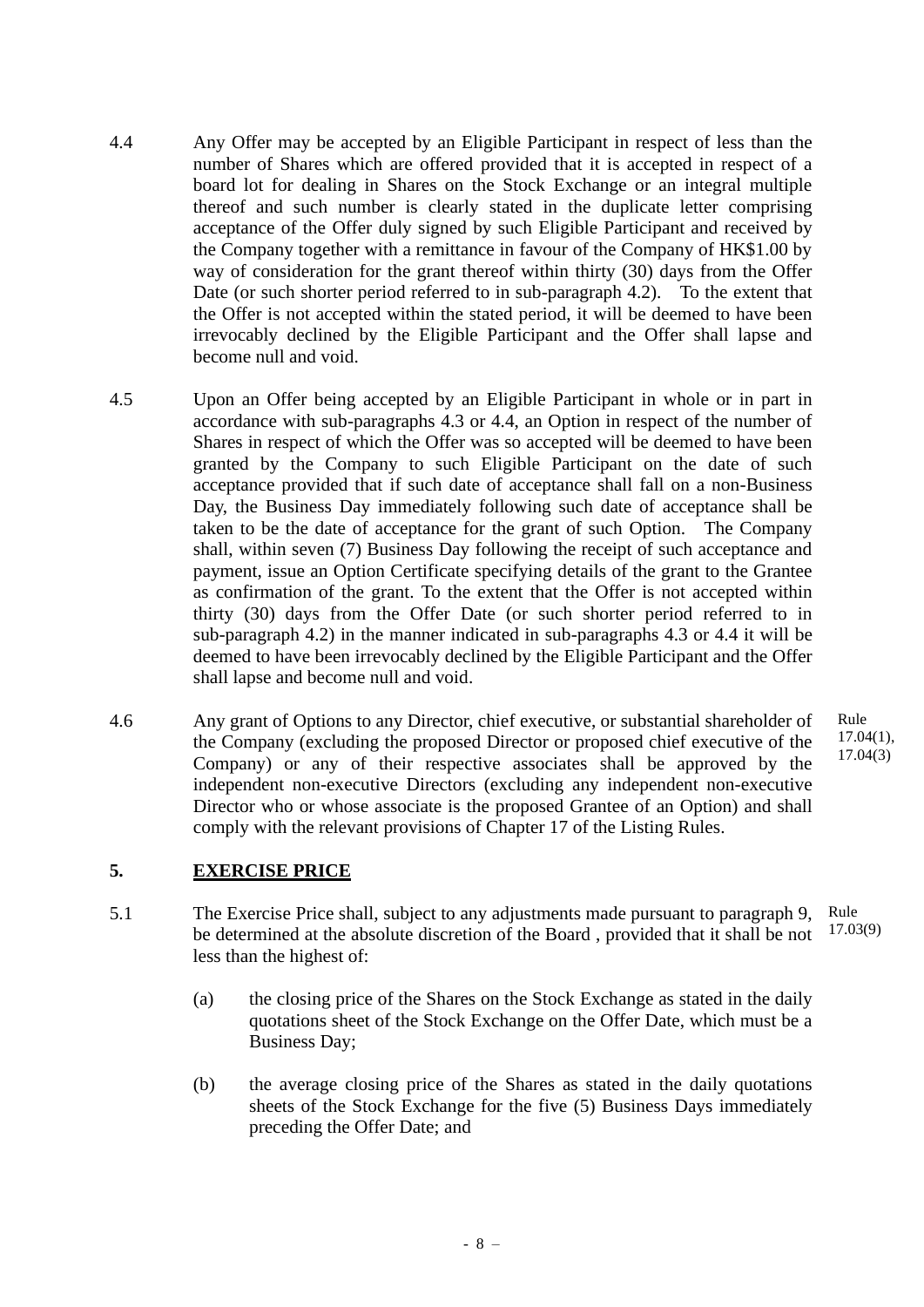(c) the nominal value of the Share on the Offer Date.

# **6. EXERCISE OF OPTIONS**

- 6.1 An Option shall be personal to the Grantee and shall not be assignable and no Grantee shall in any way sell, transfer, charge, mortgage, encumber or create any interest whatsoever in favour of any third party over or in relation to any Option or enter into any agreement to do so. Any breach of the foregoing by a Grantee shall entitle the Company to cancel any Option or part thereof granted to such Grantee to the extent not already exercised. Rule
- 6.2 Subject to sub-paragraph 15.8, an Option shall be exercisable in whole or in part in the circumstances and in the manner as set out in this sub-paragraph 6.2 or sub-paragraph 6.3 (as the case may be) by the Grantee (or, as the case may be, his Personal Representative(s)) giving notice in writing to the Company in such form as the Board may from time to time determine stating that the Option is thereby exercised and the number of Shares in respect of which it is so exercised. Each such notice must be accompanied by a remittance for the full amount of the aggregate Exercise Price for Shares in respect of which the notice is given. Within thirty (30) days (seven (7) days in the case of exercise pursuant to sub-paragraph  $6.3(e)$ ) after receipt of the notice and, where appropriate, receipt of the Auditors' or independent financial adviser's certificate pursuant to paragraph 9, the Company shall accordingly allot the relevant number of Shares to the Grantee (or, in the event of an exercise of Option by a Personal Representative pursuant to sub-paragraph 6.3(a), to the estate of the Grantee) credited as fully paid and instruct the Share Registrar to issue to the Grantee (or his estate in the event of an exercise by his Personal Representative(s) as aforesaid) a share certificate for the Shares so allotted.
- 6.3 Subject as hereinafter provided, an Option may (and may only) be exercised by the Grantee at any time or times during the Option Period provided that:
	- (a) in the event of the Grantee ceasing to be an Eligible Participant by reason of his death before exercising the Option in full and where the Grantee is an employee or a director of a member of the Group or any Invested Entity none of the events which would be a ground for termination of his employment or directorship under sub-paragraph 7.1(c) arises, his Personal Representative(s) may exercise the Option (to the extent not already exercised) in whole or in part in accordance with the provisions of sub-paragraph 6.2 within a period of six (6) months following the date of death, or up to the expiration of the Option Period, whichever is earlier, and such Option to the extent not so exercised shall lapse and determine at the end of the period of six (6) months or at the expiration of the Option Period, whichever is earlier, or if any of the events referred to in sub-paragraphs  $6.3(e)$ ,  $6.3(f)$  or  $6.3(g)$  occur during such period, exercise the Option pursuant to sub-paragraphs  $6.3(e)$ ,  $6.3(f)$  or  $6.3(g)$  respectively;
	- (b) in the event of the Grantee who is an employee or a director of a member of the Group or any Invested Entity ceasing to be an Eligible Participant by

- 9 –

Rule 17.03(5)

Rule 17.03(12)

17.03(17)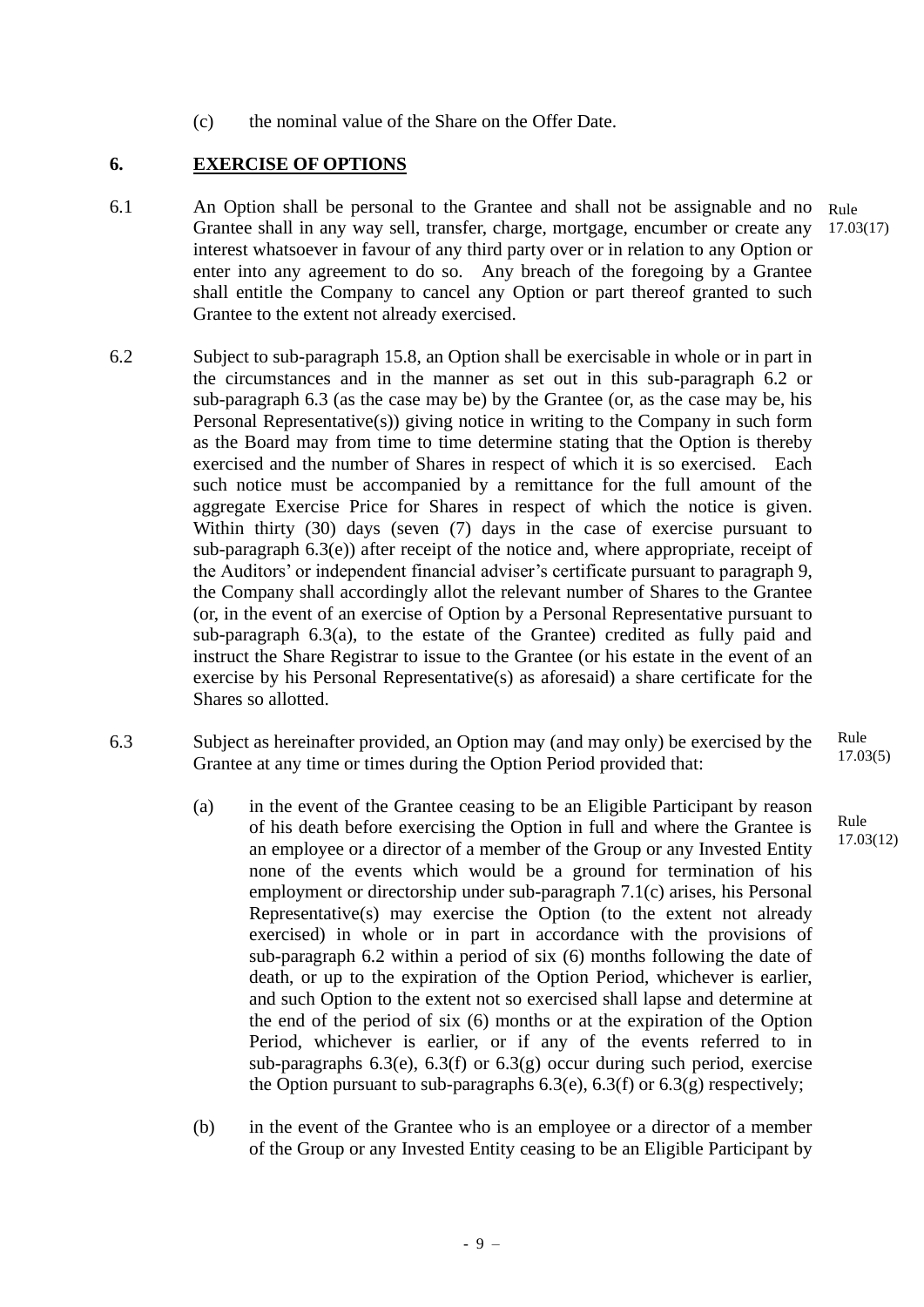reason of ill-health or retirement as an employee or director in accordance with his contract of employment or service contract before exercising the Option in full, he may exercise the Option (to the extent not already exercised) in whole or in part in accordance with the provisions of sub-paragraph 6.2 within a period of six (6) months following the date of such cessation or, if any of the events referred to in sub-paragraphs 6.3(e),  $6.3(f)$  or  $6.3(g)$  occurs during such period, exercise the Option pursuant to sub-paragraphs  $6.3(e)$ ,  $6.3(f)$  or  $6.3(g)$  respectively. The date of cessation as aforesaid shall be the last day on which the Grantee is actually at work with the Company or the relevant Subsidiary or the relevant Invested Entity whether salary is paid in lieu of notice or not;

- (c) in the event of the Grantee who is an employee or a director of a member of the Group ceasing to be an Eligible Participant for any reason other than the reasons specified in sub-paragraph 6.3(a) and 6.3(b) or where the Grantee is an employee or a director of a member of the Group or any Invested Entity by reason of the termination of his employment or directorship on one or more of the grounds specified in sub-paragraph 7.1(c) before exercising the Option in full, the Option (to the extent not already exercised) shall lapse on the date of cessation or termination and not be exercisable, and to the extent that the Grantee has exercised the Option in whole or in part pursuant to sub-paragraph 6.2, but Shares have not been allotted to him on the date of cessation or termination of his employment or directorship, the Company shall have the absolute discretion to determine whether or not such Grantee is deemed to have exercised such Option, and where the Company has determined that the Grantee shall be deemed not to have so exercised such Option, the Company shall return to the Grantee the aggregate amount of the Exercise Price for the Shares (without interest) in respect of the purported exercise of such Option;
- (d) in the event of the Grantee who is a business or joint venture partner, contractor, agent or representative, consultant, adviser, producer or licensor, licensee (including any sub-licensee) or distributor of the Group or the relevant Invested Entity ceasing to be an Eligible Participant by reason of breach of contract entered into between such Eligible Participant and the relevant member of the Group or the relevant Invested Entity, in the absolute determination of the Board, the Option (to the extent not already exercised) shall lapse on the date of the Board's determination and not be exercisable;
- (e) if a general or partial offer, whether by way of take-over offer, share re-purchase offer, or scheme of arrangement or otherwise in like manner is made to all the holders of Shares, or all such holders other than the offeror and/or any person controlled by the offeror and/or any person acting in association or concert (as defined in the Takeovers Code) with the offeror, the Company shall use all its reasonable endeavours to procure that such offer is extended to all the Grantees on the same terms, mutatis mutandis, and assuming that they will become, by the exercise in full of the Options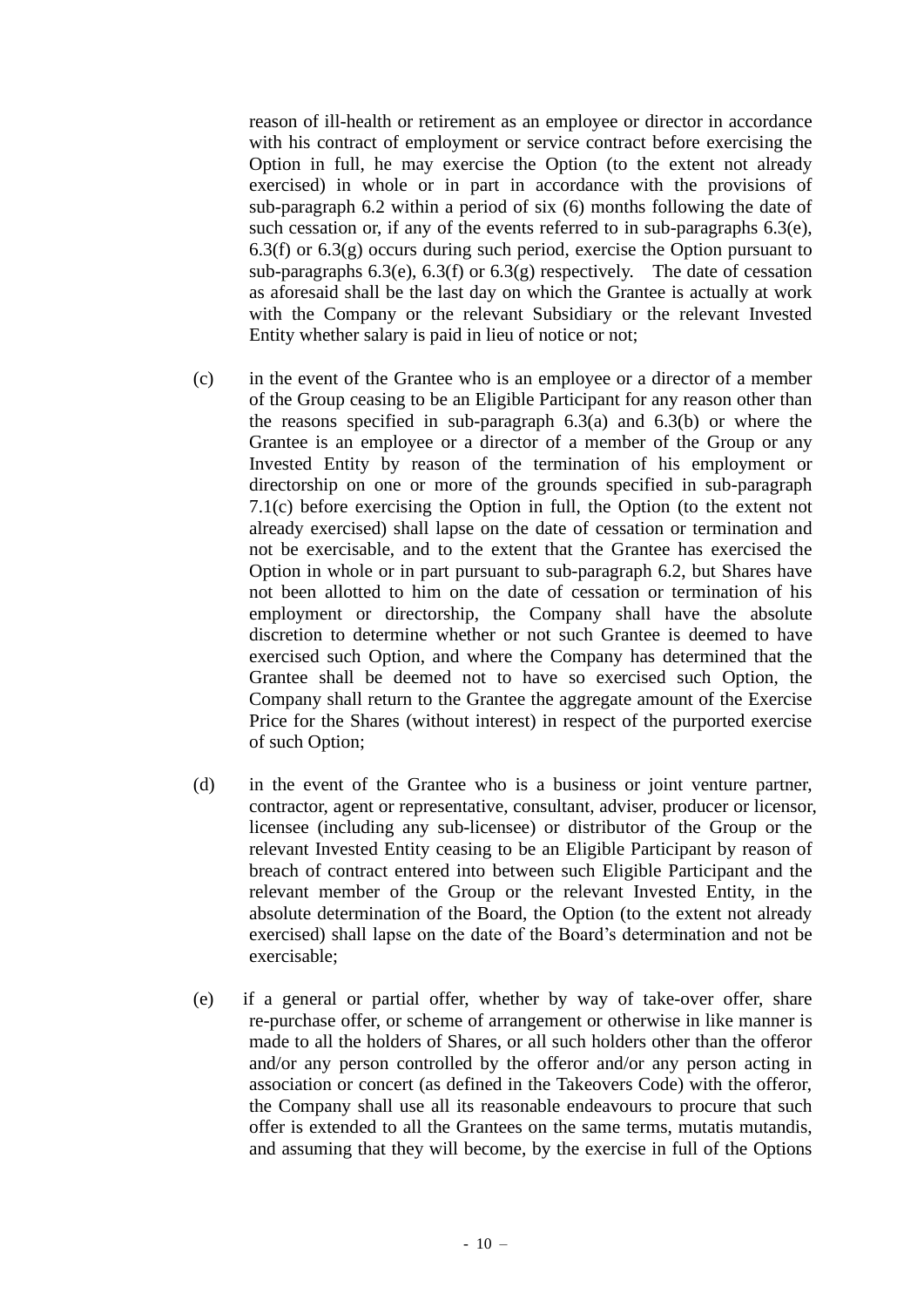granted to them, Shareholders. If such offer becomes or is declared unconditional or such scheme of arrangement is formally proposed to the Shareholders, the Grantee shall, notwithstanding any other terms on which his Options were granted, be entitled to exercise the Option (to the extent not already exercised) to its full extent or to the extent specified in the Grantee's notice to the Company in accordance with the provisions of sub-paragraph 6.2 at any time thereafter and up to the close of such offer (or any revised offer) or the record date for entitlements under the scheme of arrangement, as the case may be. To the extent that any Option has not been so exercised, it shall upon the expiry of such period lapse and determine;

- (f) in the event a notice is given by the Company to its members to convene a special general meeting for the purposes of considering, and if thought fit, approving a resolution to voluntarily wind-up the Company, the Company shall on the same date as it despatches such notice to each member of the Company give notice thereof to all Grantees (containing an extract of the provisions of this sub-paragraph) and thereupon, each Grantee or his Personal Representative(s) shall be entitled to exercise all or any of his Options (to the extent not already exercised) by giving notice in writing to the Company (such notice shall be received by the Company no later than five (5) Business Days prior to the proposed special general meeting), accompanied by a remittance for the full amount of the aggregate Exercise Price for the Shares in respect of which the notice is given whereupon the Company shall as soon as possible and, in any event, no later than the Business Day immediately prior to the date of the proposed general meeting referred to above, allot and issue the relevant Shares to the Grantee credited as fully paid. Subject thereto, all Options then outstanding shall lapse and determine on the date of commencement of the winding-up of the Company; and
- (g) in the event of a compromise or arrangement between the Company and its members or creditors being proposed for the purpose of or in connection with a scheme for the reconstruction or amalgamation of the Company, the Company shall give notice thereof to all Grantees on the same date as it gives notice of the meeting to its members or creditors to summon a meeting to consider such a scheme or arrangement and any Grantee or his Personal Representative(s) may by notice in writing to the Company (such notice shall be received by the Company no later than five (5) Business Days prior to the proposed meeting), accompanied by a remittance of the full amount of the aggregate Exercise Price in respect of which the notice is given exercise the Option (to the extent not already exercised) either to its full extent or to the extent specified in such notice and the Company shall as soon as possible and in any event no later than the Business Day immediately prior to the date of the proposed meeting, allot and issue such number of Shares to the Grantee or his Personal Representative(s) which falls to be issued on such exercise of the Option credited as fully paid and register the Grantee as holder thereof. Subject thereto, all Options then outstanding shall lapse and determine upon such compromise or

Rule 17.03(10)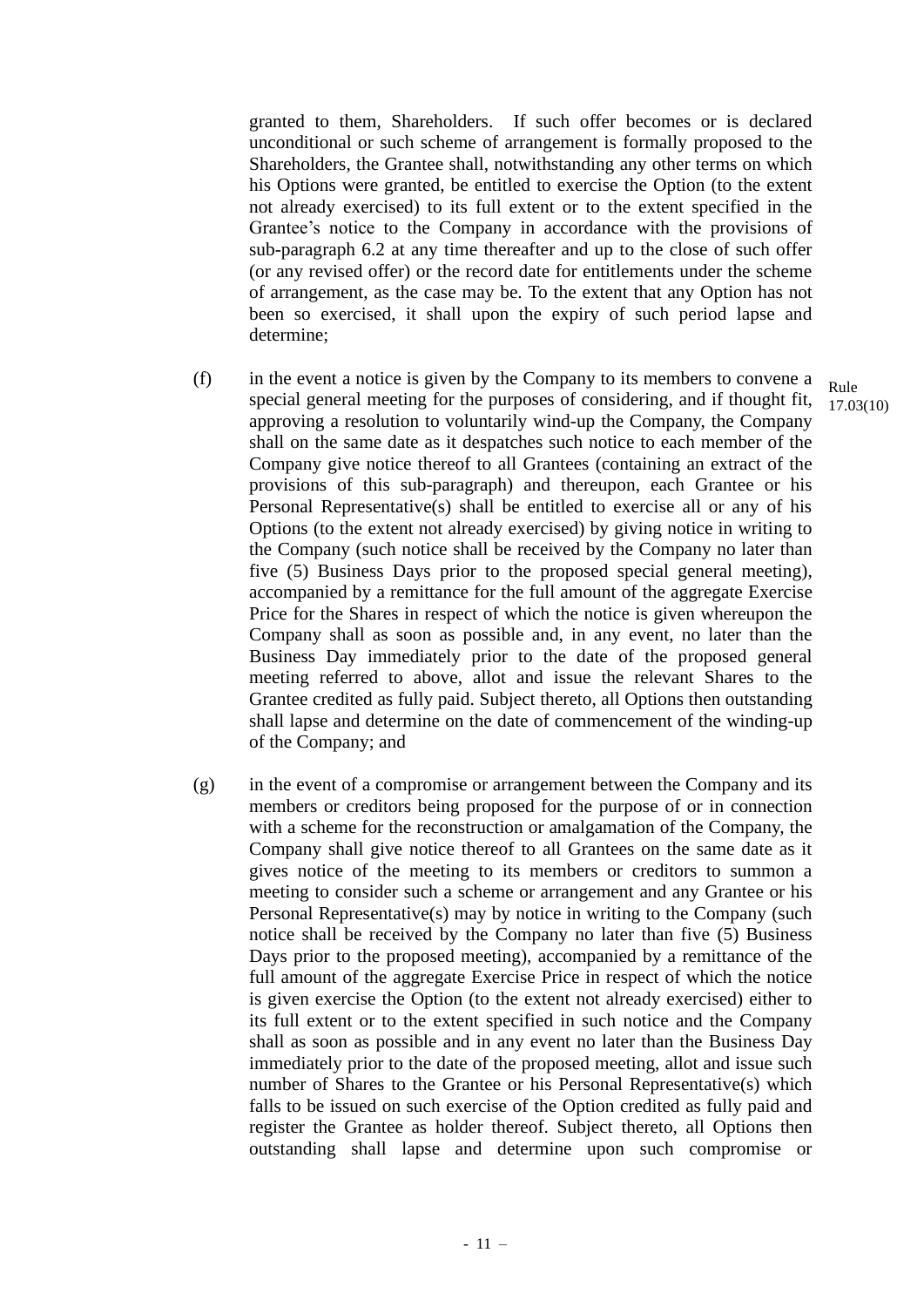arrangement becoming effective.

6.4 Shares to be allotted and issued upon the exercise of an Option will be subject to all the provisions of the Bye-laws for the time being in force and will rank pari passu in all respects with the existing fully paid Shares in issue on the date on which the Option is duly exercised or, if that date falls on a day when the register of members of the Company is closed, the first day of the re-opening of the register of members (the "**Exercise Date**") and accordingly will entitle the holders thereof to participate in all dividends or other distributions paid or made on or after the Exercise Date other than any dividend or other distribution previously declared or recommended or resolved to be paid or made if the record date therefor shall be before the Exercise Date. A Share allotted upon the exercise of an Option shall not carry voting rights until the name of the Grantee has been duly entered onto the register of members of the Company as the holder thereof. Rules 17.03(10) 17.03(15)

# **7. EARLY TERMINATION OF OPTION PERIOD**

- 7.1 The Option Period in respect of any Option shall automatically terminate and that Rule Option (to the extent not already exercised) shall automatically lapse on the 17.03(12)earliest of:
	- (a) subject to sub-paragraph 6.3, the expiry of the Option Period;
	- (b) the expiry of any of the periods referred to in sub-paragraph 6.3;
	- (c) the date on which the Grantee, being an employee or a director of a member of the Group or any Invested Entity, ceases to be an Eligible Participant by reason of voluntary resignation or dismissal or upon expiration of his term of directorship (unless immediately renewed upon expiration), or by termination of his employment or directorship on any one or more of the grounds that he has been guilty of persistent or serious misconduct, or has become bankrupt or has become insolvent or has made any arrangement or composition with his creditors generally, or has been convicted of any criminal offence (other than an offence which in the opinion of the Directors does not bring the Grantee or the Company and any member of the Group or the relevant Invested Entity into disrepute or otherwise does not compromise the integrity or involve dishonesty of the Grantee) or any other ground(s) on which the relevant member of the Group or the relevant Invested Entity would be entitled to terminate the Grantee's employment or directorship pursuant to any applicable law; and
	- (d) the date on which the Directors shall exercise the Company's right to cancel the Option by reason of a breach of sub-paragraph 6.1 by the Grantee in respect of that or any other Option.
- 7.2 A resolution of the Directors to the effect that the employment or directorship of a Grantee has or has not been terminated on one or more of the grounds specified in sub-paragraph 7.1(c) shall be conclusive and binding on the Grantee.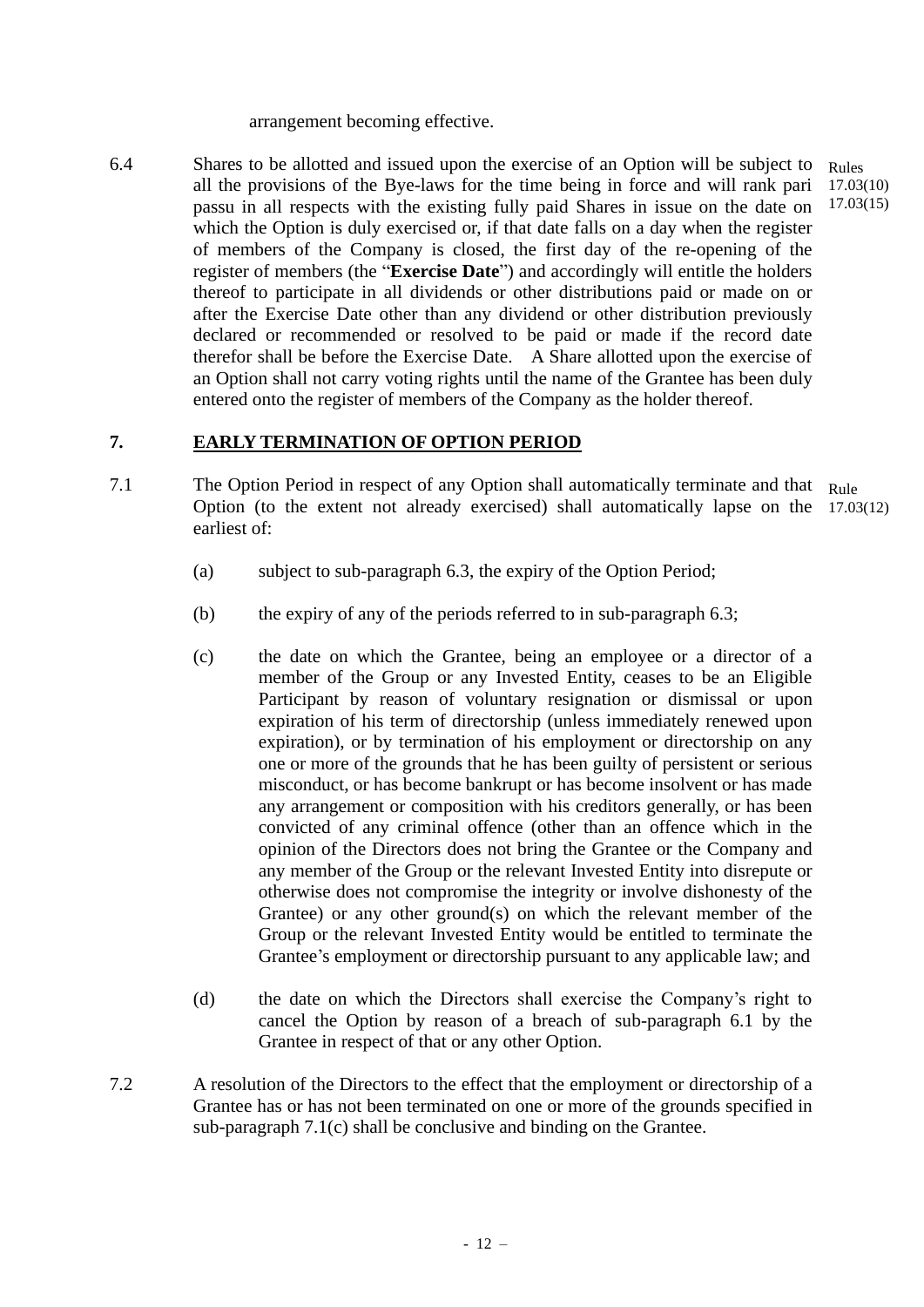## **8. MAXIMUM NUMBER OF SHARES AVAILABLE FOR SUBSCRIPTION**

8.1 Subject to sub-paragraphs 8.2 and 8.3 and paragraph 9:

(a) The total number of Shares which may be issued upon exercise of all Options which may be granted at any time under this Scheme together with options which may be granted under any other share option schemes for the time being of the Company shall not exceed 10% of the total number of Shares in issue as at Adoption Date (the "**Scheme Mandate**  Limit"), unless the Company obtains approval from the Shareholders pursuant to sub-paragraphs 8.1(b) or 8.1(c). Options lapsed in accordance with the terms of this Scheme will not be counted for the purpose of calculating the Scheme Mandate Limit.

- (b) The Company may seek approval by the Shareholders in general meeting to refresh the Scheme Mandate Limit under this Scheme. However, the total number of Shares which may be issued upon exercise of all Options to be granted under this Scheme and any other share option schemes of the Company under the limit as refreshed shall not exceed 10% of the total number of Shares in issue as at the date of passing the relevant resolution. Options previously granted under this Scheme (including those outstanding, cancelled, lapsed in accordance with this Scheme or exercised Options) will not be counted for the purpose of calculating the Scheme Mandate Limit as refreshed. The Company shall send a circular to its Shareholders containing the information required under rule 17.02(2)(d) of the Listing Rules and the disclaimer required under rule 17.02(4) of the Listing Rules.
- (c) The Company may seek separate approval by the Shareholders in general meeting for granting Options beyond the Scheme Mandate Limit provided the Options in excess of the Scheme Mandate Limit are granted only to Eligible Participants specifically identified by the Company before such approval is sought and that the proposed Grantee and his/her close associates (or his/her associates if the proposed Grantee is a connected person of the Company) shall abstain from voting in the general meeting. The Company shall send a circular to the Shareholders containing a generic description of the specified Eligible Participants who may be granted such Options, the number and terms of the Options to be granted, the purpose of granting Options to the specified Eligible Participants with an explanation as to how the terms of the Options serve such purpose, the information required under rule 17.02(2)(d) of the Listing Rules and the disclaimer required under rule 17.02(4) of the Listing Rules.
- 8.2 Notwithstanding anything contained in sub-paragraph 8.1 and subject to sub-paragraphs 8.4 and 8.5, the maximum number of Shares which may be issued upon exercise of all outstanding Options granted and yet to be exercised under this Scheme and any other share option schemes of the Company shall not exceed 30% of the total number of Shares in issue from time to time. No Options may be granted under this Scheme or any other share option schemes of the Company if

Rule 17.03(3)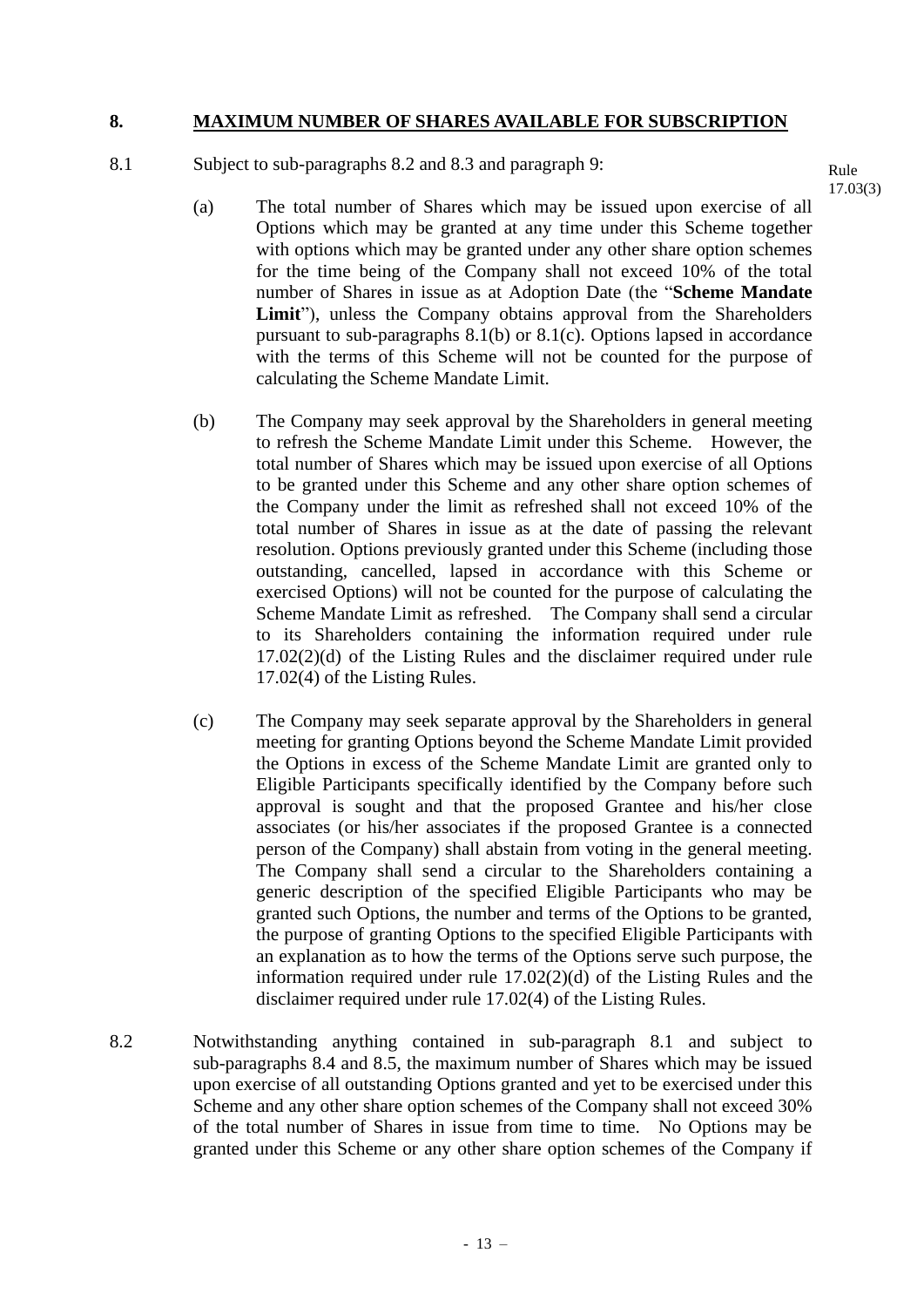this will result in such limit being exceeded.

- 8.3 If the Company conducts a share consolidation or subdivision after the Scheme Mandate Limit has been approved by the Shareholders in general meeting, the maximum number of Shares that may be issued upon exercise of all options to be granted under all of the share option schemes of the Company under the Scheme Mandate Limit as a percentage of the total number of issued Shares at the date immediately before and after such consolidation or subdivision shall be the same.
- 8.4 Unless approved by the Shareholders in the manner set out in sub-paragraph 8.5, Rule the total number of Shares issued and to be issued upon exercise of the Options 17.03(4) granted to each Eligible Participants (including both exercised and outstanding Options) in any 12-month period shall not exceed 1% of the total number of Shares in issue from time to time (the "**Participant Limit**").
- 8.5 Where any further grant of Options to an Eligible Participant would result in the Shares issued and to be issued upon exercise of all Options granted and to be granted to such Eligible Participant (including exercised, cancelled and outstanding Options) in the 12-month period up to and including the date of such further grant representing in aggregate over 1% of the total number of Shares in issue from time to time, such further grant must be separately approved by the Shareholders in general meeting with such Eligible Participant and his close associates (or his associates if such Eligible Participant is a connected person of the Company) abstaining from voting. The Company must send a circular to the Shareholders and the circular must disclose the identity of the Eligible Participant, the number and terms of the Options to be granted (and Options previously granted to such Eligible Participant), the information required under rule 17.02(2)(d) of the Listing Rules and the disclaimer required under rule 17.02(4) of the Listing Rules. The number and terms (including the Exercise Price) of Options to be granted to such Eligible Participant must be fixed before Shareholders' approval and the date of the Board meeting for proposing such further grant should be taken as the Offer Date for the purpose of calculating the Exercise Price under paragraph 5.
- 8.6 Where any grant of Options to an Eligible Participant who is a substantial shareholder of the Company or an independent non-executive Director, or any of their respective associates, would result in the Shares issued and to be issued upon exercise of all Options already granted and to be granted (including Options exercised, cancelled and outstanding) to such person in the 12-month period up to and including the Offer Date: Rule 17.04(1)
	- (a) representing in aggregate over 0.1% of the total number of Shares in issue; and
	- (b) having an aggregate value, based on the closing price of the Shares at the Offer Date, in excess of HK\$5 million,

such further grant of Options must be approved by the Shareholders in general meeting. The Company must send a circular to the Shareholders. The Grantee, Rule

17.04(2)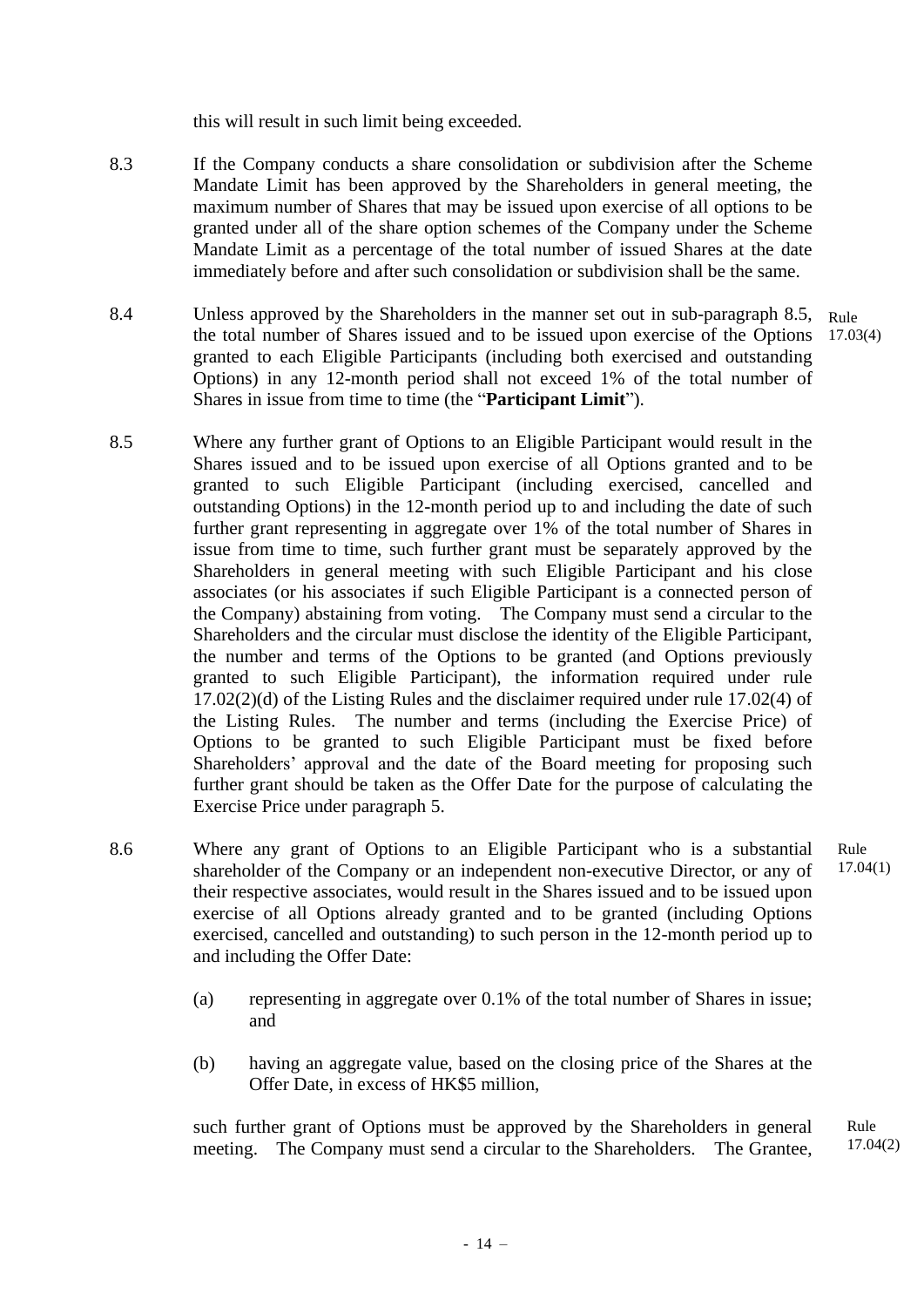his associates and all core connected persons of the Company must abstain from voting in favour at such general meeting, except that any such person(s) may vote against the relevant resolution(s) at the general meeting provided that his intention to do so has been stated in the circular. Any vote taken at the general meeting to approve the grant of such Options must be taken on a poll and comply with the requirements under the Listing Rules.

- 8.7 The circular to be issued by the Company to the Shareholders pursuant to sub-paragraph 8.6 shall contain the following information:
	- (a) details of the number and terms (including, inter alia, the Exercise Price and other information required under rules 17.03(5) to 17.03(10) of the Listing Rules) of the Options to be granted to each Eligible Participant, which must be fixed before the Shareholders' meeting and the date of the Board meeting for proposing such further grant should be taken as the Offer Date for the purpose of calculating the Exercise Price under paragraph 5;
	- (b) a recommendation from the independent non-executive Directors (excluding an independent non-executive Directors who is the proposed Grantee) to the independent Shareholders as to voting;
	- (c) the information required under rule  $17.02(2)(c)$  and (d) of the Listing Rules and the disclaimer required under rule 17.02(4) of the Listing Rules; and
	- (d) the information required under rule 2.17 of the Listing Rules.
- 8.8 Any change in the terms of Options granted to an Eligible Participant who is a substantial shareholder of the Company or an independent non-executive Director, or any of their respective associates, must be approved by the Shareholders in general meeting.

# **9. REORGANISATION OF CAPITAL STRUCTURE**

- 9.1 In the event of any alteration in the capital structure of the Company whilst any Option remains exercisable or this Scheme remains in effect, whether by way of capitalisation issue, rights issue, consolidation or sub-division of shares or reduction of the share capital of the Company, the Company shall (if applicable) make the corresponding adjustments (if any) to: Rule
	- (a) the number or nominal value of Shares comprised in each Option for the time being outstanding;
	- (b) the Exercise Price; and/or
	- (c) the number of Shares in respect of which any further Options may be granted within the Participant Limit and/or the Scheme Mandate Limit,

17.03(13)

Rule 17.04(3)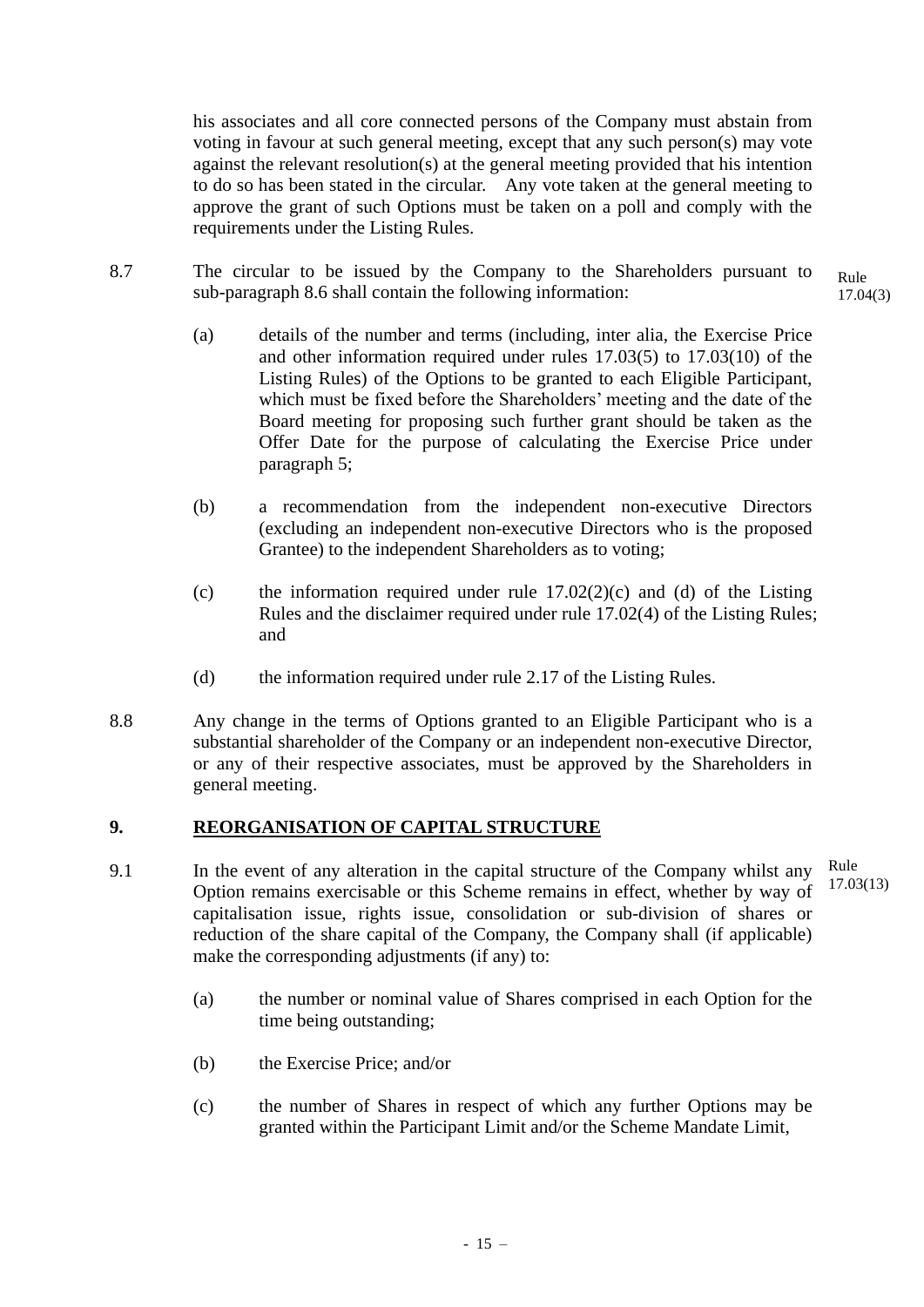as the Auditors or the independent financial adviser to the Company shall certify or confirm in writing to the Board to be in their opinion fair and reasonable, provided that:

- (i) any such adjustment shall be made on the basis that the aggregate Exercise Price payable by a Grantee on the full exercise of any Option shall remain as nearly as possible the same (but shall not be greater than) as it was before such event;
- (ii) no such adjustment shall be made the effect of which would be to enable a Share to be issued at less than its nominal value;
- (iii) no such adjustment shall be made to the effect of which would be to increase the proportion of the issued share capital of the Company for which any Grantee would have been entitled to subscribe had he exercised all the Options held by him immediately prior to such adjustment;
- (iv) the issue of securities of the Company as consideration in a transaction shall not be regarded as a circumstance requiring any such adjustment; and
- (v) in respect of any such adjustments, other than any made on a capitalisation issue, the Auditors or the independent financial adviser of the Company must confirm to the Directors in writing that the adjustments satisfy the requirements set out in the above, the requirements of rule 17.03(13) of the Listing Rules and the note thereto, the supplementary guidance issued by the Stock Exchange attached to the letter from the Stock Exchange dated 5 September 2005 to all issuers relating to the share option schemes, any relevant provisions of the Listing Rules and any guidance/interpretation of the Listing Rules issued by the Stock Exchange and the note thereto from time to time.
- 9.2 If there has been any alteration in the capital structure of the Company as referred to in sub-paragraph 9.1, the Company shall, upon receipt of a notice from a Grantee in accordance with sub-paragraph 6.2, inform the Grantee of such alteration and shall either inform the Grantee of the adjustment to be made in accordance with the certificate of the Auditors or the independent financial adviser obtained by the Company for such purpose or, if no such certificate has yet been obtained, inform the Grantee of such fact and instruct the Auditors or an independent financial adviser as soon as practicable thereafter to issue a certificate in that regard in accordance with sub-paragraph 9.1.
- 9.3 In giving any certificate under this paragraph 9 the Auditors and independent financial adviser to the Company shall be deemed to be acting as experts and not as arbitrators and their certification shall, in the absence of manifest error, be final, conclusive and binding on the Company, the Grantees and all persons who may be affected thereby.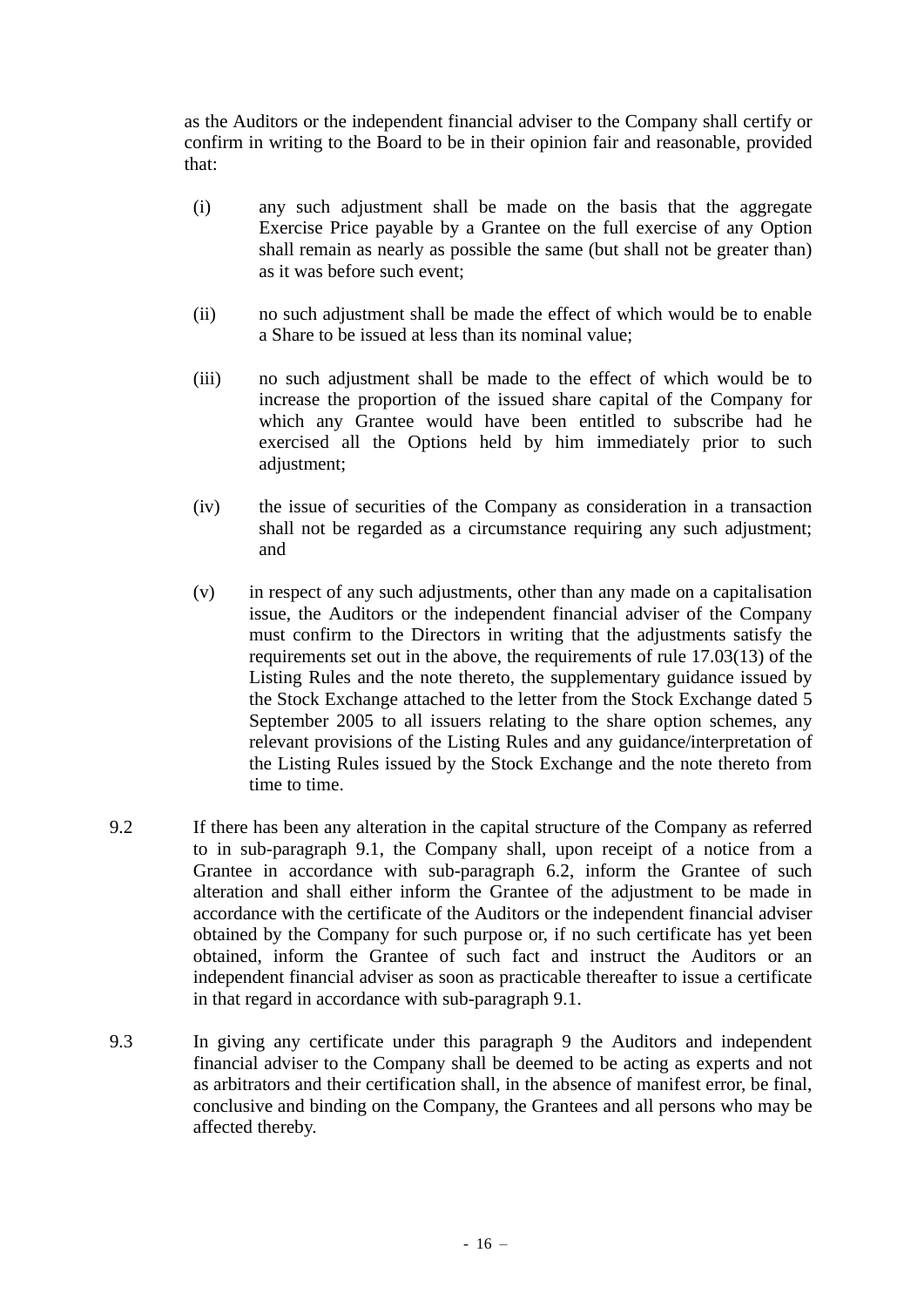# **10. CANCELLATION OF OPTIONS**

Subject to sub-paragraph 6.1, any Option granted but not exercised may not be cancelled except with the written consent of the relevant Grantee and the prior approval of the Directors. Where the Company cancels Options and issues new Options to the same Grantee, the issue of such new Options may only be made under this Scheme with available unissued Options (excluding the cancelled Options) within the Scheme Mandate Limit. Rule 17.03(14)

## **11. SHARE CAPITAL**

The exercise of any Option shall be subject to the Shareholders in general meeting approving any necessary increase in the share capital of the Company. Subject thereto, the Directors shall make available sufficient of the then authorised but unissued share capital of the Company to allot the Shares on the exercise of any Option.

## **12. DISPUTES**

Any dispute arising in connection with this Scheme (whether as to the number of Shares of an Option, the Exercise Price or any adjustment under sub-paragraph 9.1) shall be referred to the decision of the Auditors or independent financial adviser to the Company who shall act as experts and not as arbitrators and whose decision shall, in the absence of manifest error, be final, conclusive and binding on all persons who may be affected thereby.

## **13. ALTERATION OF THIS SCHEME**

13.1 This Scheme may be altered in any respect by a resolution of the Board except for:

Rule 17.03(18)

- (a) any alteration to the advantage of the Eligible Participants in relation to any matter contained in rule 17.03 of the Listing Rules;
- (b) any alterations to the terms and conditions of this Scheme which are of a material nature or any change to the terms of Options granted, except alterations which take effect automatically under the existing terms of this Scheme;
- (c) any change to the authority of the Directors in relation to any alteration to the terms of this Scheme;
- (d) the provisions of this Scheme as to the definitions of "Eligible Participant", "Grantee", "Option Period", "Scheme Period" and "Termination Date" in sub-paragraph 1.1; and
- (e) the provisions of sub-paragraphs 3.1, 3.2, 3.3, 3.5, 3.6, 4.1, 4.3 (other than the time period referred thereto), 4.4 (other than the time period referred thereto), 4.5 (other than the time period referred thereto), 4.6 and 7.1 and paragraphs 5, 6, 8, 9, 10, 11, 14 and this paragraph 13,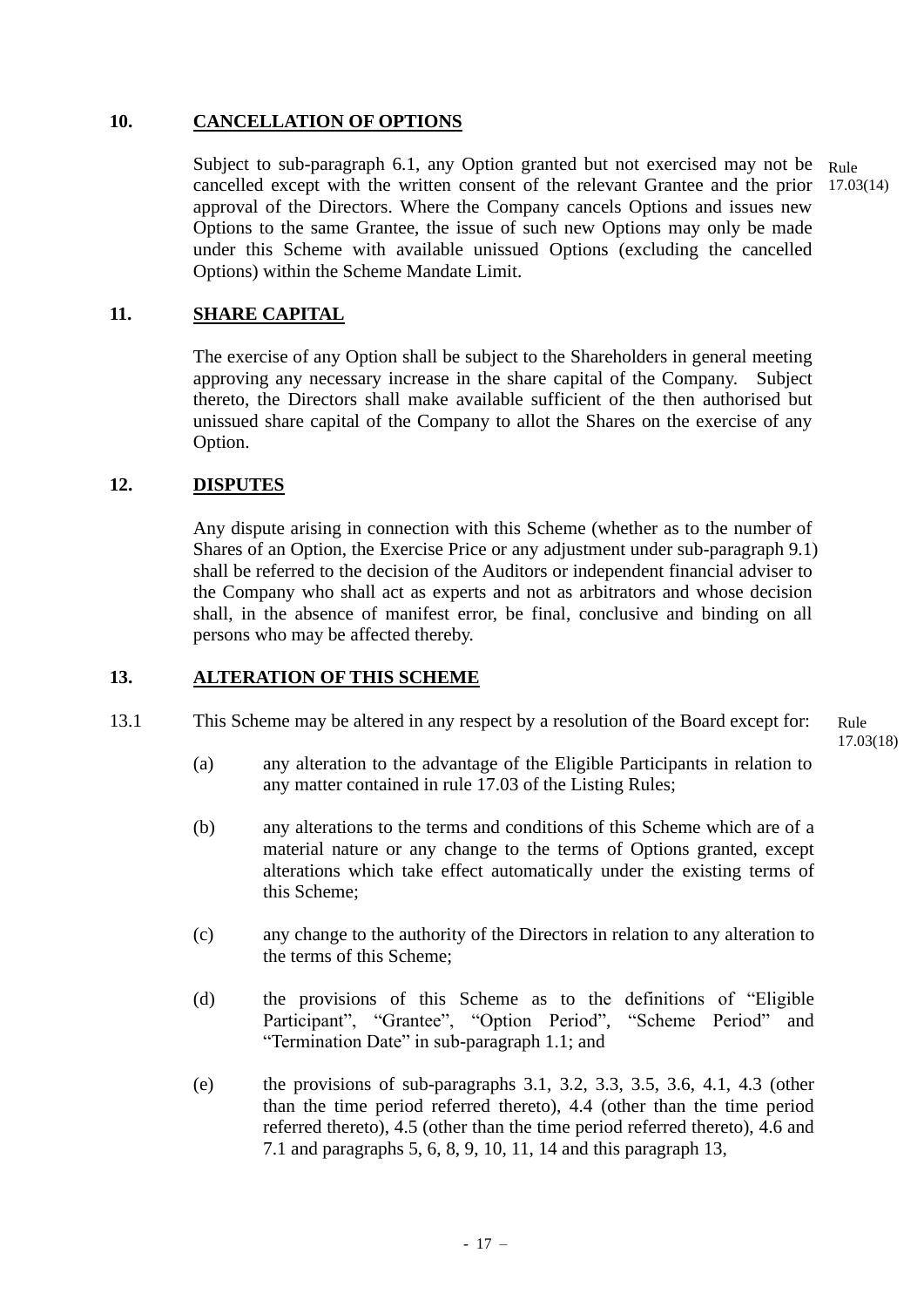which shall only be altered with the prior sanction of the Shareholders in general meeting, provided that no such alteration shall operate to affect adversely the terms of issue of any Option granted or agreed to be granted prior to such alteration except with the consent or sanction of such majority of the Grantees as would be required of the Shareholders under the Bye-laws for a variation of the rights attached to the Shares.

13.2 Notwithstanding anything to the contrary contained in sub-paragraph 13.1, the Board may at any time alter or modify this Scheme in any way to the extent necessary to cause this Scheme to comply with any statutory provisions or the regulations of any regulatory or other relevant authority. Any alterations to the terms and conditions of this Scheme or the Options granted shall comply with the relevant requirements of Chapter 17 of the Listing Rules.

# **14. TERMINATION**

- 14.1 The Company by an ordinary resolution of the Shareholders in general meeting may at any time terminate the operation of this Scheme and in such event no further Options will be granted but the provisions of this Scheme shall remain in full force and effect in all other respects to the extent necessary to give effect to the exercise of any Options granted prior thereto or otherwise as may be required in accordance with the provisions of this Scheme and Options granted prior to such termination shall continue to be valid and exercisable in accordance with their terms of grant and provisions of this Scheme within the Option Period. Rule 17.03(16)
- 14.2 Details of the Options granted, including Options exercised or outstanding, under this Scheme and (if applicable) Options that become void or non-exercisable as a result of the termination must be disclosed in the circular to the Shareholders seeking approval of the first new share option scheme to be established after such termination.

# **15. MISCELLANEOUS**

- 15.1 This Scheme shall not form part of any contract of employment between the Company or any Subsidiary, or any Invested Entity and any Eligible Participant who is the employee of the Group and the rights and obligations of any such Eligible Participant under the terms of his office or employment shall not be affected by his participation in this Scheme or any right which he may have to participate in it and this Scheme shall afford such an Eligible Participant no additional rights to compensation or damages in consequence of the termination of such office or employment for any reason.
- 15.2 This Scheme shall not confer on any person any legal or equitable rights (other than those constituting the Options themselves) against the Company directly or indirectly or give rise to any cause of action at law or in equity against the Company.
- 15.3 The Company shall bear the costs of establishing and administering this Scheme,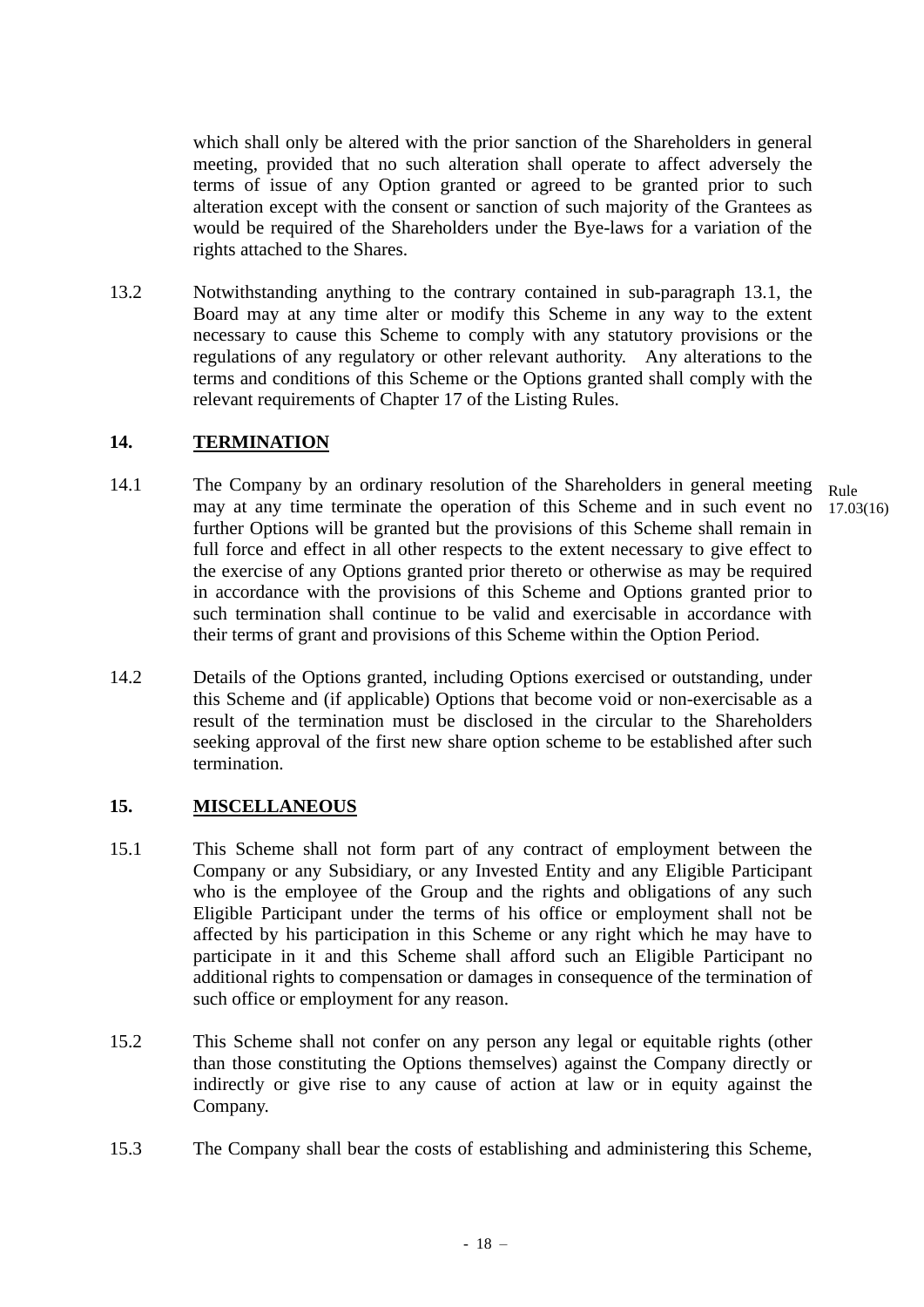including any costs of the Auditors and the independent financial advisers in relation to the preparation of any certificate by them or providing any other service in relation to this Scheme.

- 15.4 A Grantee shall be entitled to receive copies of all notices and other documents sent by the Company to Shareholders at the same time or within a reasonable time of any such notices or documents being sent to Shareholders.
- 15.5 Any notice or other communication between the Company and a Grantee may be given by sending the same by prepaid post or by personal delivery to, in the case of the Company, its principal place of business in Hong Kong and, in the case of the Grantee, his address in Hong Kong as notified to the Company from time to time or, if none or incorrect or out of date, his last known address in Hong Kong.
- 15.6 Any notice or other communication if sent by the Grantee shall be irrevocable and shall not be effective until actually received by the Company.
- 15.7 Any notice or other communication if sent to the Grantee shall be deemed to be given or made:
	- (a) one (1) day after the date of posting, if sent by mail;
	- (b) seven (7) days after the date of posing to an address in a different territory;
	- (c) upon completion of transmission if sent by facsimile or other form of electric transmissions; and
	- (b) when delivered, if delivered by hand.
- 15.8 A Grantee shall, before accepting an Offer or exercising his Option, obtain all necessary consents and approvals that may be required to enable him to accept the Offer or to exercise the Option and the Company to allot and issue to him in accordance with the provisions of this Scheme the Shares falling to be allotted and issued upon the exercise of his Option. By accepting an Offer or exercising his Option, the Grantee thereof is deemed to have represented to the Company that he has obtained all such consents and approvals. Compliance with this sub-paragraph shall be a condition precedent to an acceptance of an Offer by a Grantee and an exercise by a Grantee of his Options.
- 15.9 A Grantee shall pay all tax and discharge all other liabilities to which he may become subject as a result of his participation in this Scheme, accepting an Offer or the exercise of any Option. A Grantee shall indemnify the Company fully against all claims, demands, liabilities, actions, proceedings, fees, costs, and expenses which the Company may suffer or incur (whether alone or jointly with other party or parties) for or in respect of any failure on the part of the Grantee to obtain any necessary consent or to pay tax or other liability to which he may become subject as a result of his participation in this Scheme, accepting an Offer or the exercise of any Option.